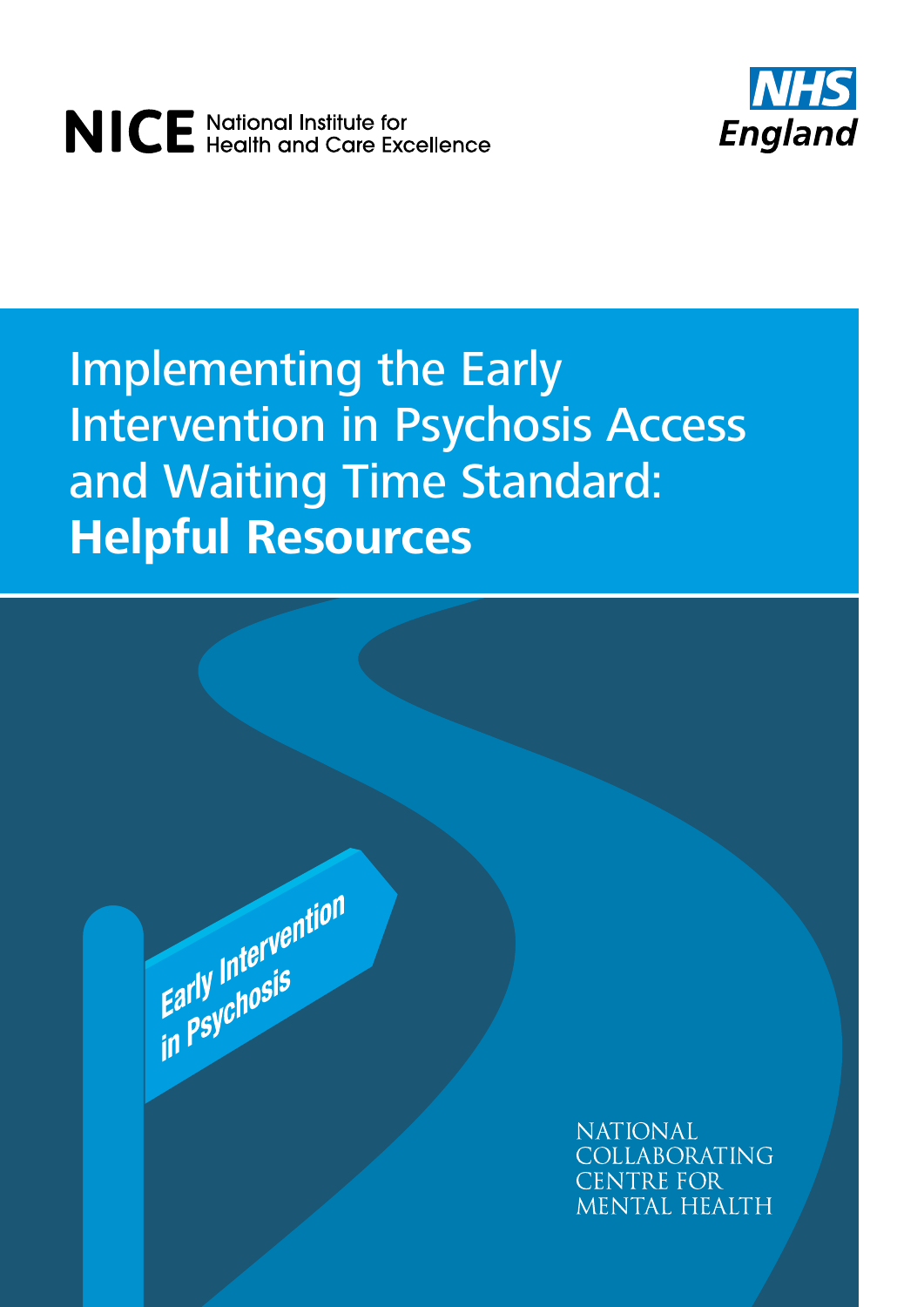#### **Implementing the Early Intervention in Psychosis Access and Waiting Time Standard: Resource Pack**

| Version number: 1           |                                                                                                                               |
|-----------------------------|-------------------------------------------------------------------------------------------------------------------------------|
| First published: April 2016 |                                                                                                                               |
| Prepared by:                | NHS England, the National Collaborating Centre for Mental Health<br>and the National Institute for Health and Care Excellence |
| Classification:             | <b>OFFICIAL</b>                                                                                                               |

**2**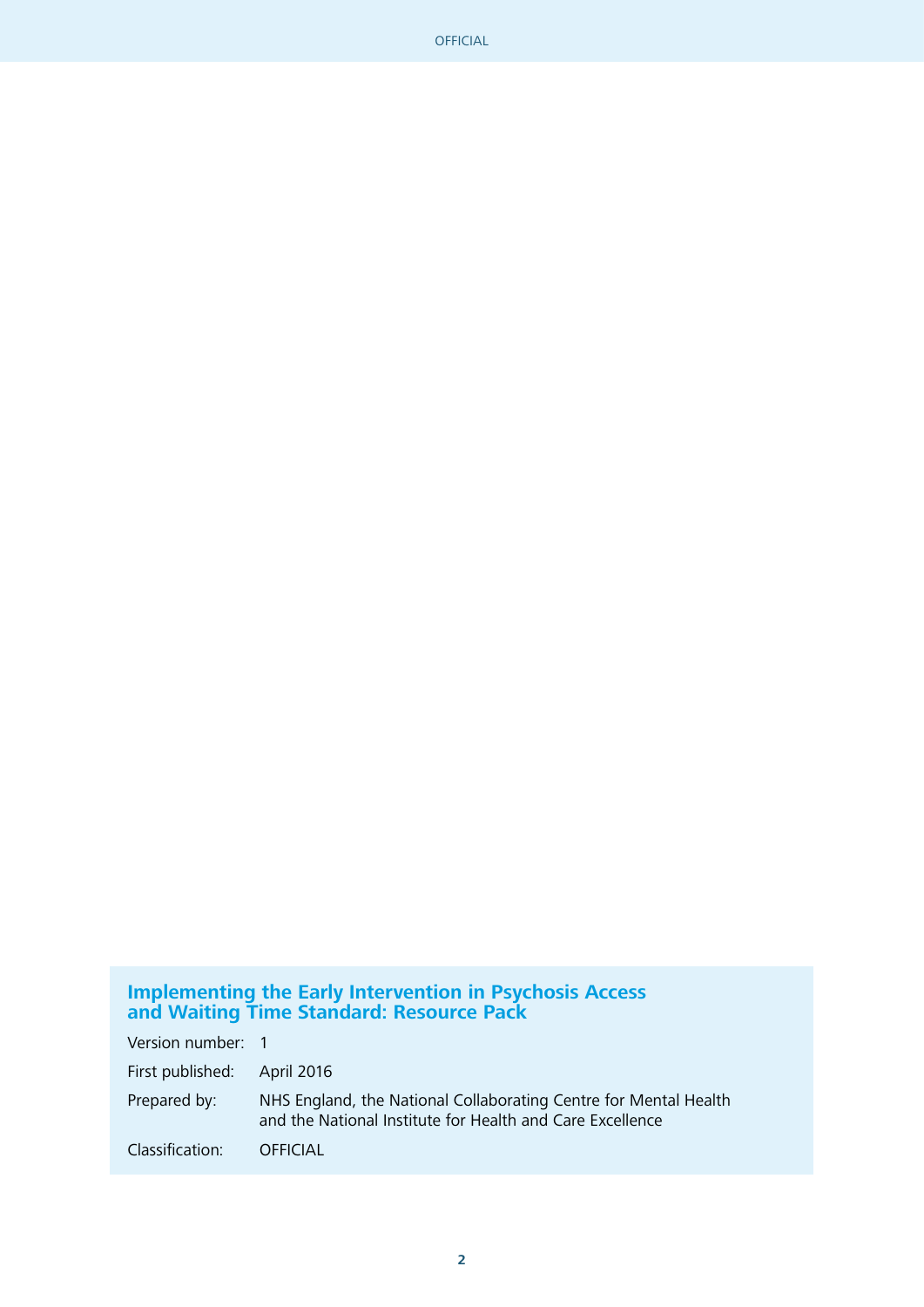# **Contents**

|   |     | <b>Purpose of this resource pack</b>                                                                        | $\overline{4}$ |
|---|-----|-------------------------------------------------------------------------------------------------------------|----------------|
|   | 1.1 | EIP positive practice examples                                                                              | 4              |
|   | 1.2 | Regional leads for the EIP preparedness programme                                                           | 4              |
|   | 1.3 | Other helpful web-based resources                                                                           | $\overline{4}$ |
|   |     | <b>EIP positive practice examples</b>                                                                       | 5              |
|   | 2.1 | The Leeds EIP service, 'aspire'                                                                             | $\overline{7}$ |
|   | 2.2 | Bradford and Airedale EIP service                                                                           | 11             |
|   | 2.3 | Lambeth Early Onset service                                                                                 | 13             |
|   | 2.4 | Southampton EIP service                                                                                     | 15             |
|   | 2.5 | Worcestershire EIP service                                                                                  | 17             |
|   | 2.6 | Somerset Team for Early Psychosis (STEP)                                                                    | 19             |
|   | 2.7 | Salford CCG and Greater Manchester West Mental Health<br><b>NHS Foundation Trust</b>                        | 20             |
|   | 2.8 | Improving Access to Psychological Therapies for<br>Severe Mental Illness (IAPT-SMI) EIP demonstration sites | 20             |
| 3 |     | <b>Regional leads for the EIP preparedness programme</b>                                                    | 22             |
| 4 |     | <b>Other helpful web-based resources</b>                                                                    | 24             |
|   | 4.1 | National guidance                                                                                           | 24             |
|   | 4.2 | Regional preparedness tools                                                                                 | 24             |
|   | 4.3 | NICE and SCIE guidance                                                                                      | 24             |
|   | 4.4 | Understanding demand                                                                                        | 25             |
|   | 4.5 | Early detection                                                                                             | 25             |
|   | 4.6 | Early intervention in psychosis                                                                             | 25             |
|   | 4.7 | Psychosis pathways                                                                                          | 25             |
|   | 4.8 | Competencies for psychological therapists                                                                   | 25             |
|   | 4.9 | Other useful resources to support quality improvement                                                       | 25             |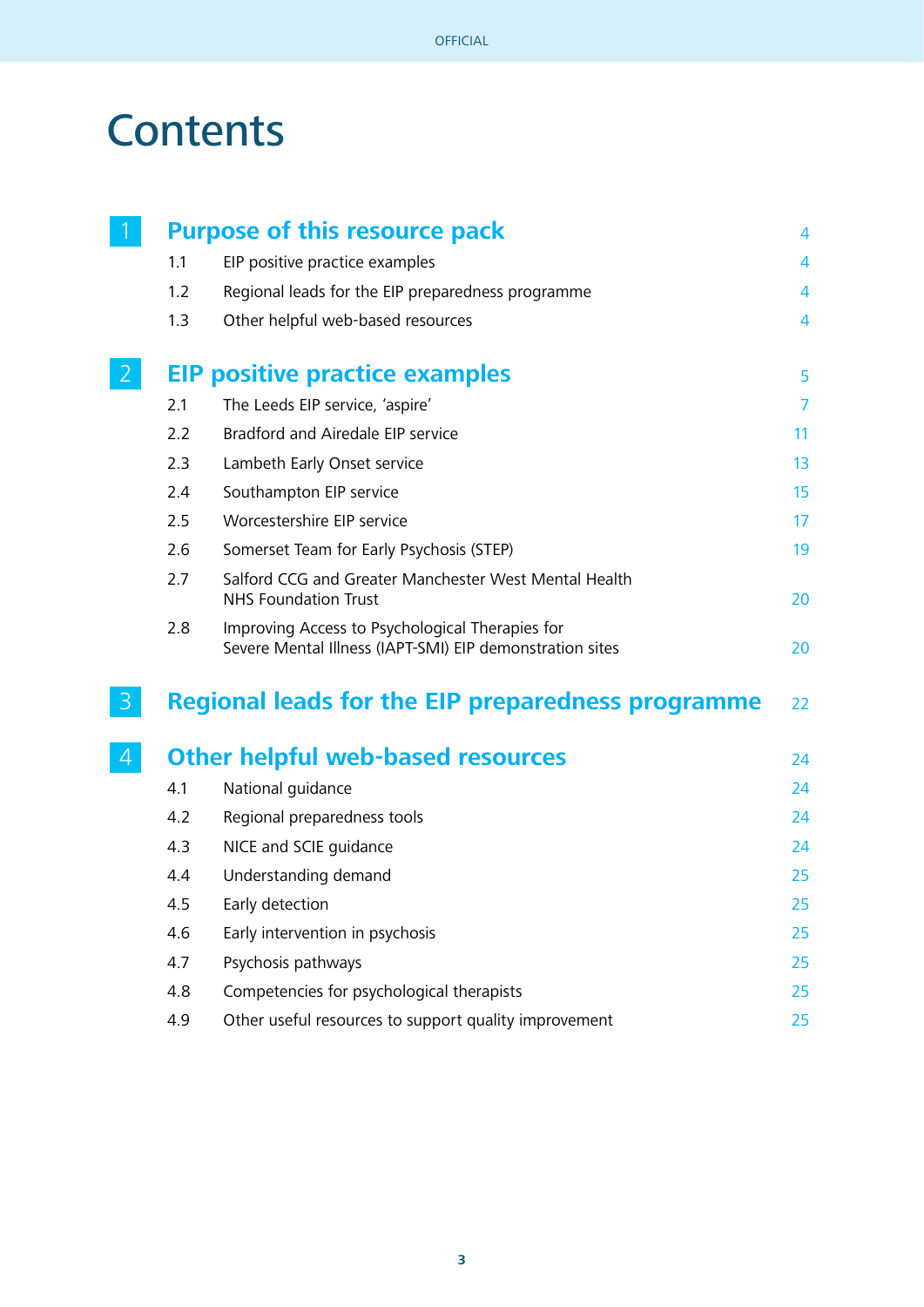# 1 Purpose of this resource pack

This resource pack is intended to accompany the Implementing the [Early Intervention Access](https://www.england.nhs.uk/mentalhealth/wp-content/uploads/sites/29/2016/04/eip-guidance.pdf)  [and Waiting Time Standard Guidance](https://www.england.nhs.uk/mentalhealth/wp-content/uploads/sites/29/2016/04/eip-guidance.pdf) and provide commissioners and providers with helpful resources to support implementation.

## 1.1 **EIP positive practice examples**

[Section 2](#page-4-0) provides positive practice examples from EIP services with a particular focus on delivery of one or more of the key statements from the [Psychosis and Schizophrenia in Adults](https://www.nice.org.uk/guidance/qs80)  [NICE quality standard.](https://www.nice.org.uk/guidance/qs80) All of the services cited are undertaking further development work to ensure the requirements of the new access and waiting time standard are met, building upon the positive practice already in place.

## 1.2 **Regional leads for the EIP preparedness programme**

[Section 3](#page-21-0) provides contact details for the leads of the regional EIP preparedness programmes. These programmes have focused in the last year on:

- 1. Raising awareness of the requirements of the new standard.
- 2. Bringing together local experts and establishing quality improvement networks, ensuring effective linkage with strategic clinical networks.
- 3. Understanding levels of demand in constituent CCGs and any inequities in access relative to the levels and patterns of psychosis incidence in the population.
- 4. Understanding baseline performance and undertaking a gap analysis.
- 5. Optimising referral to treatment pathways, engaging all of the likely referral sources.
- 6. Preparing for the new data collection requirements and providing support for EIP service and information leads.
- 7. Supporting local workforce development programmes.

## 1.3 **Other helpful web-based resources**

[Section 4](#page-23-0) provides a large number of links to helpful web-based resources including:

- National guidance
- Regional preparedness tools
- NICE and SCIE guidance
- Tools to support analysis of local demand
- Early detection resources
- EIP resources
- Psychosis pathway exemplars
- Competencies for psychological therapists
- Other resources to support quality improvement.

As noted in section 4.3.4 of the [guidance](https://www.england.nhs.uk/mentalhealth/wp-content/uploads/sites/29/2016/04/eip-guidance.pdf) the College Centre for Quality Improvement will be launching a quality assessment and [improvement programme](http://www.rcpsych.ac.uk/workinpsychiatry/qualityimprovement/ccqiprojects/earlyinterventioninpsychosi.aspx) in early May 2016 which will be an ongoing source of helpful information and positive practice examples.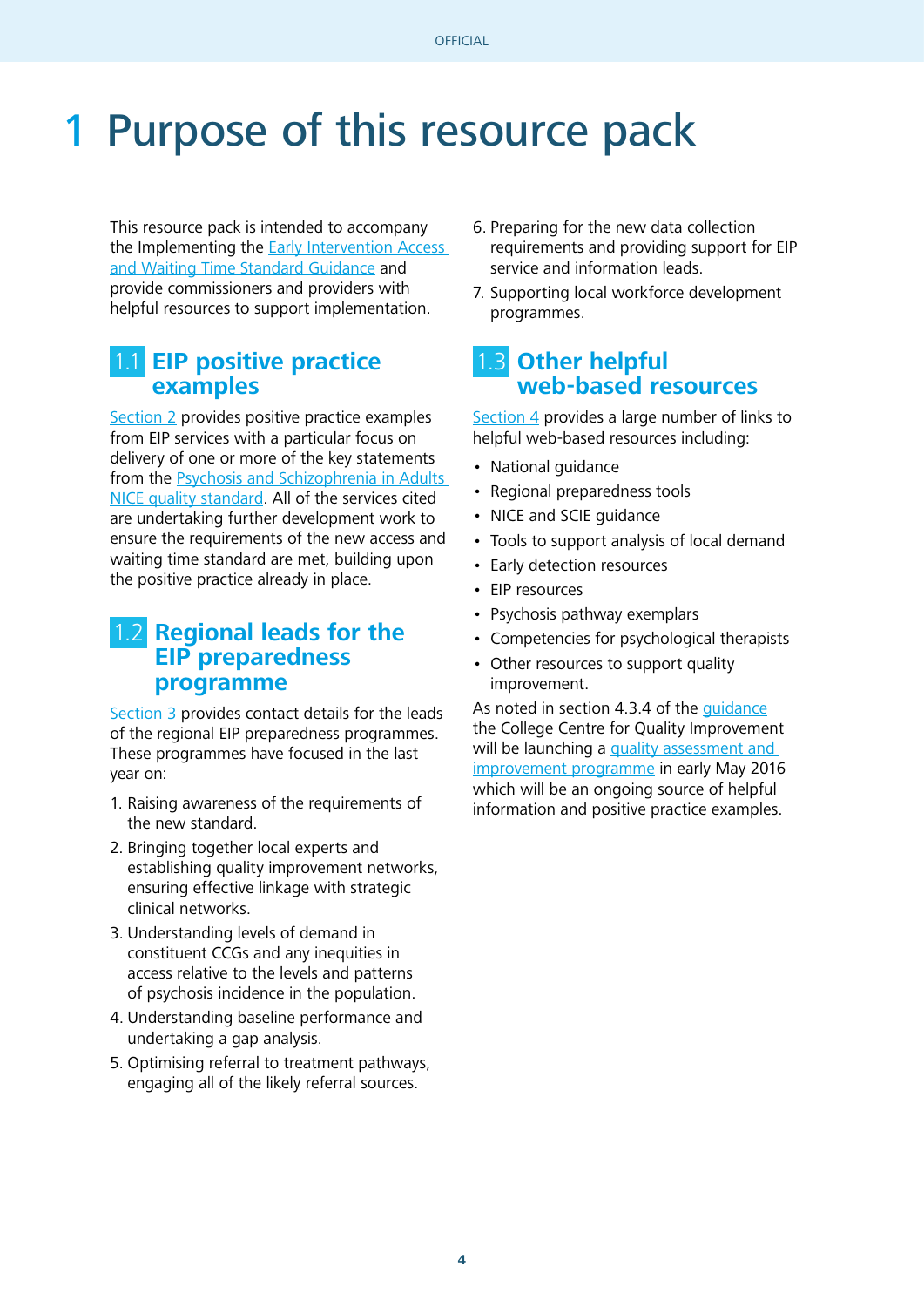# <span id="page-4-0"></span>2 EIP positive practice examples

This section provides positive practice examples from EIP services with a particular focus on delivery of one or more of the key statements from the [Psychosis and Schizophrenia in Adults](http://www.nice.org.uk/guidance/qs80)  [NICE quality standard.](http://www.nice.org.uk/guidance/qs80)

- 1. Adults with a first episode of psychosis start treatment in early intervention in psychosis services within two weeks of referral.
- 2. Adults with psychosis or schizophrenia are offered cognitive behavioural therapy for psychosis (CBTp).
- 3. Family members of adults with psychosis or schizophrenia are offered family intervention.
- 4. Adults with schizophrenia that has not responded adequately to treatment with at least two antipsychotic drugs are offered clozapine.
- 5. Adults with psychosis or schizophrenia who wish to find or return to work are offered supported employment programmes.
- 6. Adults with psychosis or schizophrenia have specific comprehensive physical health assessments.
- 7. Adults with psychosis or schizophrenia are offered combined healthy eating and physical activity programmes, and help to stop smoking.
- 8. Carers of adults with psychosis or schizophrenia are offered carer-focused education and support programmes.

The content has been provided by the relevant services. All of the services cited are undertaking further development work to ensure the requirements of the new access and waiting time standard are met, building upon the positive practice already in place.

The population data, for individuals aged 16–64 years, have been gathered from the [2011 census](http://www.ons.gov.uk/ons/guide-method/census/2011/census-data/index.html) or the local council websites and the predicted case per year and incidence per 100,000 person years is from the [Fingertips](http://fingertips.phe.org.uk/profile-group/mental-health/profile/severe-mental-illness/data#page/0/gid/8000030/pat/6/par/E12000003/ati/101/are/E08000016)  [tool.](http://fingertips.phe.org.uk/profile-group/mental-health/profile/severe-mental-illness/data#page/0/gid/8000030/pat/6/par/E12000003/ati/101/are/E08000016) Fingertips uses an estimated incidence and services will experience different levels of incidence locally.

The England-wide [Early Intervention in](http://www.rcpsych.ac.uk/workinpsychiatry/qualityimprovement/nationalclinicalaudits/earlyinterventionpsychosis.aspx)  [Psychosis Audit](http://www.rcpsych.ac.uk/workinpsychiatry/qualityimprovement/nationalclinicalaudits/earlyinterventionpsychosis.aspx), due to be published in early May 2016 will provide a baseline service-level assessment of levels of adherence to the quality standard; it will enable services to identify their strengths as well as the areas of improvement they have to work towards.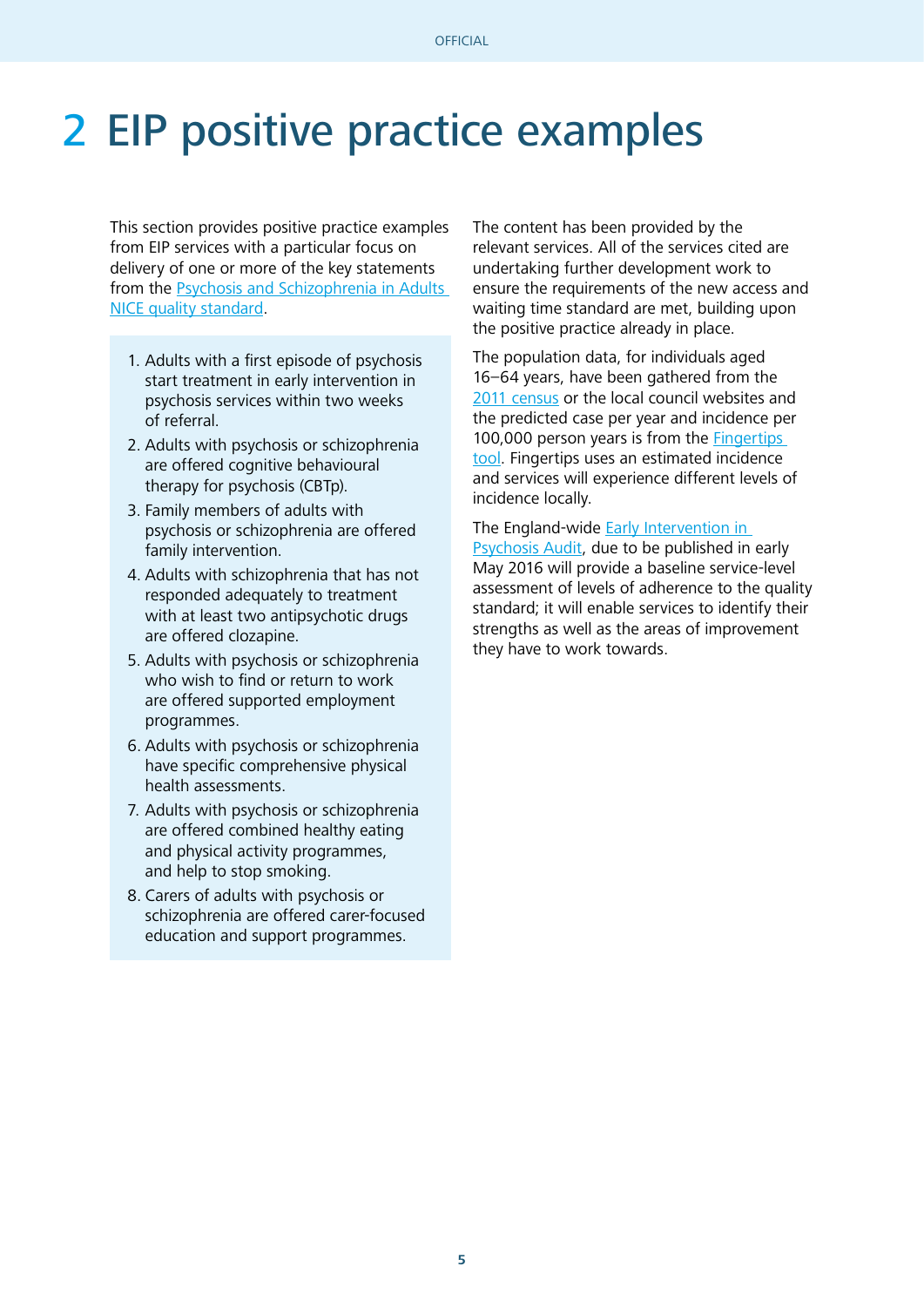#### **Figure 1: Map of EIP positive practice examples**

#### 2.8

2.7

Lancashire Early Intervention (IAPT-SMI) NICE-recommended psychological interventions (statements 2 & 3) Lancashire Care NHS Foundation Trust

**6**

Salford CCG and Greater Manchester West NHS Foundation Trust Joint working between commissioner

#### 2.5

and provider

Worcestershire EIP Family intervention and "SHAPE" (statements 3, 7 & 8) Worcestershire Health and Care NHS Trust

#### 2.6

Somerset Team for Early Psychosis Rapid access, family intervention and carer support (statements 1, 3 & 8) Somerset Partnership NHS Foundation Trust

#### 2.2

Bradford & Airedale EIP Service involvement and physical health (statement 7) Bradford District Care NHS Foundation Trust

#### 2.1

Leeds EIP, 'aspire' Employment support and physical health promotion (statements 5 & 7) Community Links

#### 2.8

SLaM EIP (IAPT-SMI)

NICE-recommended psychological interventions (statements 2 & 3) South London and Maudsley NHS Foundation Trust

#### 2.3

Lambeth Early Onset Rapid access (statement 1) South London and Maudsley NHS Foundation Trust

#### 2.4

Southampton EIP Family intervention, employment and carer support (statements 3, 5 & 8) Southern Health NHS Foundation Trust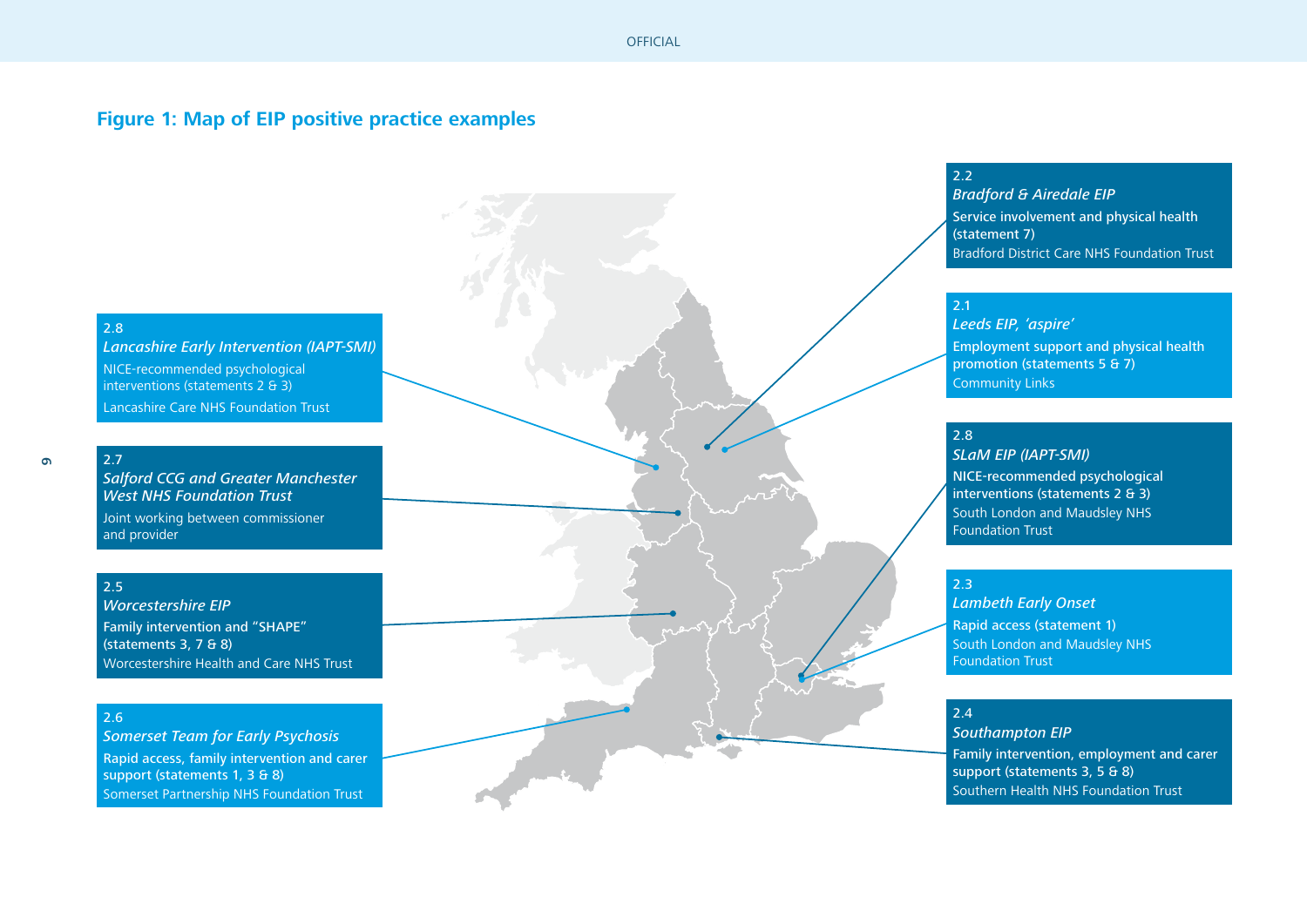# 2.1 **The Leeds EIP service,'aspire'**

Demonstrating positive practice in relation to statements 5 and 7 of the [Psychosis and](http://www.nice.org.uk/guidance/qs80)  [Schizophrenia in Adults NICE quality standard](http://www.nice.org.uk/guidance/qs80):

- 5. Adults with psychosis or schizophrenia who wish to find or return to work are offered supported employment programmes.
- 7. Adults with psychosis or schizophrenia are offered combined healthy eating and physical activity programmes, and help to stop smoking.

### **Table 1: Leeds population, incidence and workforce data for 16–64 year olds**

| <b>Approximate</b><br>population                                       | 513,295                                                                                                                                                                                                                                                                                                                                                                                                                           |
|------------------------------------------------------------------------|-----------------------------------------------------------------------------------------------------------------------------------------------------------------------------------------------------------------------------------------------------------------------------------------------------------------------------------------------------------------------------------------------------------------------------------|
| <b>Predicted cases per</b><br>year (from Fingertips<br>data)           | 126                                                                                                                                                                                                                                                                                                                                                                                                                               |
| Incidence per 100,000<br>person years (from<br><b>Fingertips data)</b> | 24.6                                                                                                                                                                                                                                                                                                                                                                                                                              |
| <b>Service model</b>                                                   | 'Stand alone' EIP service                                                                                                                                                                                                                                                                                                                                                                                                         |
| <b>Workforce</b>                                                       | 8 senior EIP practitioners (band 6), 9 EIP practitioners (band 5)<br>and 6 EIP recovery workers, all of whom care coordinate. In<br>addition: 1 part-time service manager, 2 team leaders, 1 clinical<br>psychologist (0.8 WTE), 2 part-time consultant psychiatrists<br>(1.1 WTE), 1 part-time systemic family therapist, 1 employment<br>worker, 1 support, time and recovery worker, and 1 part-time<br>volunteer link worker. |
| <b>Commissioner</b>                                                    | Leeds North CCG<br>Leeds South and Fast CCG<br>Leeds West CCG                                                                                                                                                                                                                                                                                                                                                                     |
| <b>Provider</b>                                                        | <b>Community Links</b>                                                                                                                                                                                                                                                                                                                                                                                                            |
| <b>Website</b>                                                         | http://www.commlinks.co.uk/sites/aspire                                                                                                                                                                                                                                                                                                                                                                                           |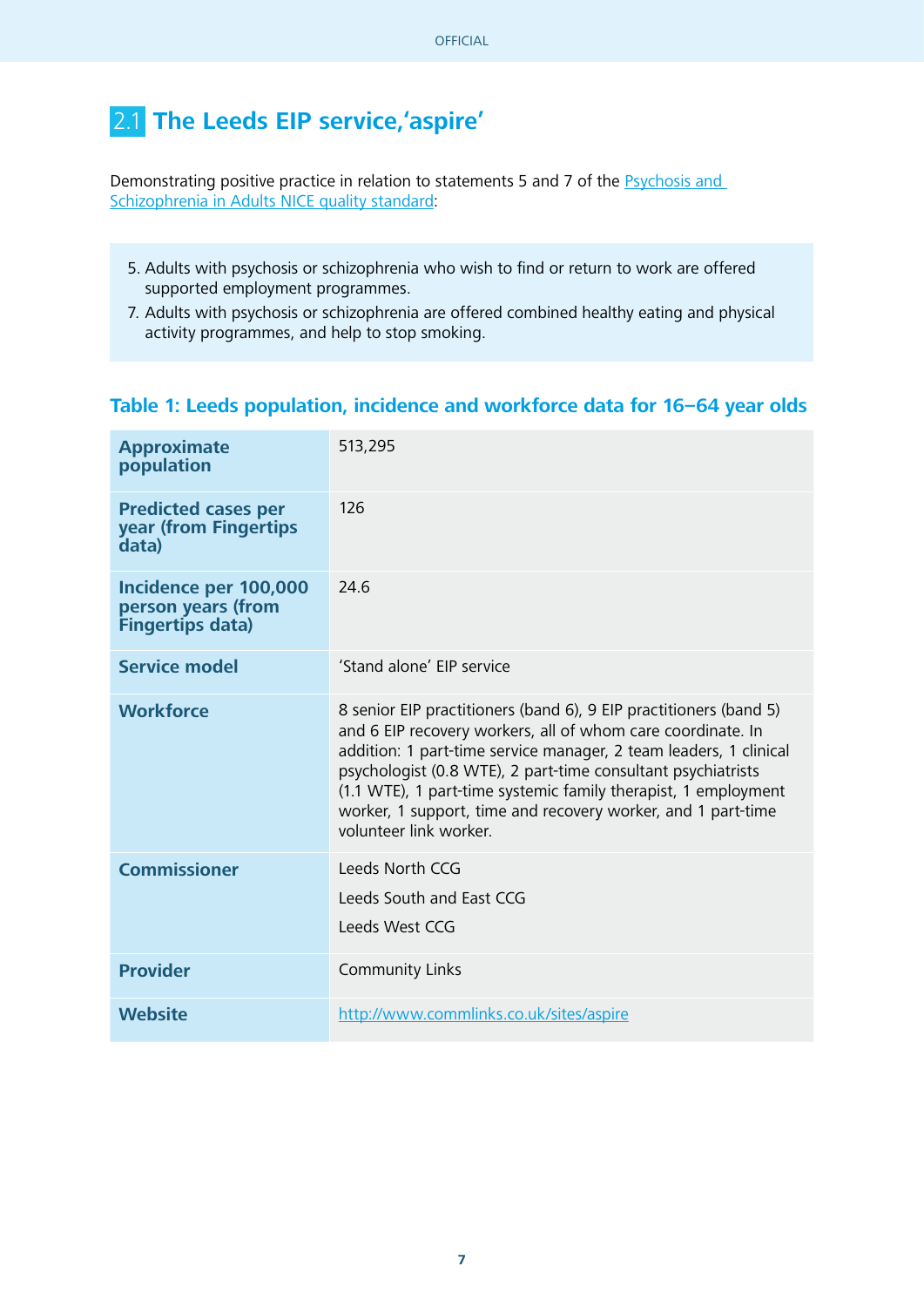The Leeds EIP service, 'aspire', is aimed at young people aged 14–35 who are experiencing first episode psychosis. The key principles of the service are engagement, hope and recovery. The service, which is delivered by [Community Links,](http://www.commlinks.co.uk/sites/aspire) is a rare example of a third sector provider. While allowing increased flexibility and creativity, this also introduces new challenges such as the ease of accessing NHS infrastructure (including informatics and pathology).

The service is currently meeting the referral to treatment element of the new access and waiting time standard. Monitoring, which occurs on a regular basis, is being improved through the expansion of monthly data checks. This will include formalised criteria for auditing when NICE-recommended care begins. Although a range of interventions are available, the service is not currently resourced to provide these to the full caseload. A recent audit suggested that while 65% of people on the caseload would seek specialist psychological therapy, only 25% have been able to access it.

There is a strong commitment to collaborative work to improve referrals and access to care (40% of service users have a duration of untreated psychosis of less than three months). Working relationships have been established with a range of internal and external sources, including the local NHS trust, acute services, CAMHS, the police and voluntary youth organisations. As part of this, increased effort is being made to connect with hard-to-engage communities. In an attempt to address the diverse needs of different groups, the service has specialists who work with the southeast Asian and African/African-Caribbean communities (the two largest black and minority ethnic groups in Leeds) and from the lesbian, gay, bisexual and transgender communities.

'aspire' also promotes involvement and social recovery through a support, time and recovery worker and offers social goal-orientated events. In keeping with quality statement 5, this includes facilitating return to employment. Since 2012, 'aspire' has achieved this for 77 of its service users, with 38 currently in permanent positions.

The service, in line with quality statement 7, also places a strong emphasis on healthy living. Service users have access to a bespoke healthy eating plan. There is regular input from a consultant psychiatrist to ensure that monitoring is in line with the Lester tool.

#### **Training to ensure the provision of NICE-recommended care**

- All care coordinators have weekly peer supervision groups, which are alternately facilitated by a clinical psychologist and a systemic family therapist.
- The therapists in the team provide regular training and individual consultation for psychological and other family interventions.
- A proportion of care coordinators have completed training in psychosocial interventions, CBT and systemic family interventions. One care coordinator is about to become a qualified family therapist and another will soon qualify as a CBT therapist.
- Two members of staff are trained in nutritional/healthy living interventions and in-house training is being set up for all other care coordinators.
- Some staff members are also trained in dual diagnosis/motivational interviewing, completing level 2 and level 3 modules provided by the local specialist addiction services in partnership with Leeds University.

#### **Contacts**

Fiona Ball, aspire Team Leader [fiona.barber@commlinks.co.uk](mailto:fiona.barber%40commlinks.co.uk?subject=)

Emma Carpenter, aspire Team Leader [emma.carpenter@commlinks.co.uk](mailto:emma.carpenter@commlinks.co.uk)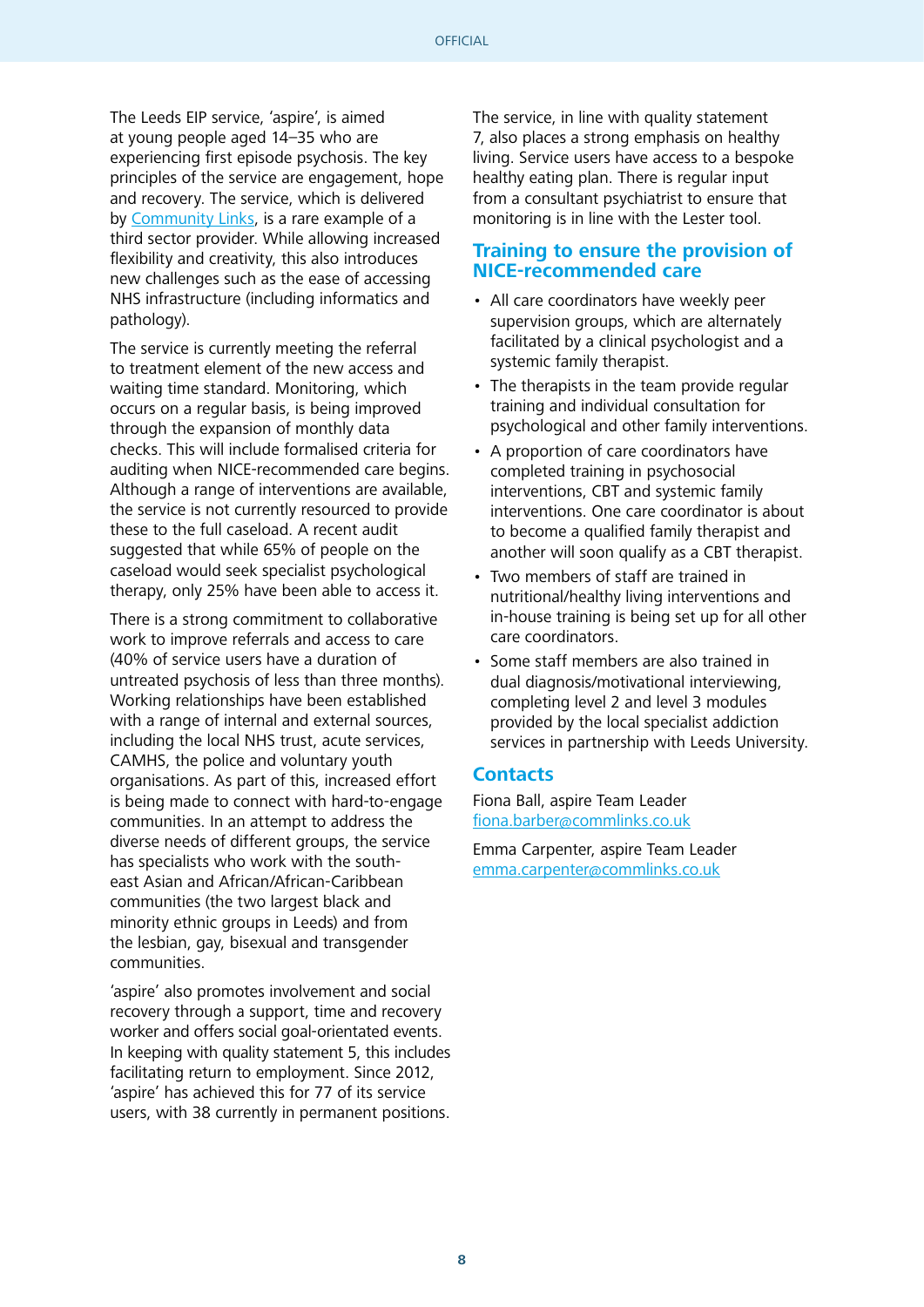# 2.2 **Bradford and Airedale EIP service**

Demonstrating positive practice in relation to statement 7 of the **Psychosis and Schizophrenia in** [Adults NICE quality standard:](http://www.nice.org.uk/guidance/qs80)

7. Adults with psychosis or schizophrenia are offered combined healthy eating and physical activity programmes, and help to stop smoking.

### **Table 3: Bradford population, incidence and workforce for 16–64 year olds**

| <b>Approximate</b><br>population                                       | 338,143                                                                                                                                                                                                                                                                                                                                                                                                                                                                                                                                            |
|------------------------------------------------------------------------|----------------------------------------------------------------------------------------------------------------------------------------------------------------------------------------------------------------------------------------------------------------------------------------------------------------------------------------------------------------------------------------------------------------------------------------------------------------------------------------------------------------------------------------------------|
| <b>Predicted cases per</b><br>year (from Fingertips<br>data)           | 91                                                                                                                                                                                                                                                                                                                                                                                                                                                                                                                                                 |
| Incidence per 100,000<br>person years (from<br><b>Fingertips data)</b> | 26.8                                                                                                                                                                                                                                                                                                                                                                                                                                                                                                                                               |
| <b>Service model</b>                                                   | 'Stand alone' EIP service                                                                                                                                                                                                                                                                                                                                                                                                                                                                                                                          |
| <b>Workforce</b>                                                       | For a caseload of 292: psychiatrists (2.2 WTE), a consultant<br>psychologist (1.0 WTE), a family therapist (0.8 WTE), a CBT<br>therapist (1.0 WTE), an assistant psychologist (0.4 WTE),<br>employment specialists (4.0 WTE, 2 social workers and 2<br>experienced mental health workers), care coordinators (18 WTE,<br>7 community psychiatric nurses, 3 occupational therapists, and 8<br>social workers), team managers (2.5 WTE), support workers (7.2<br>WTE), service user development workers (3.4 WTE) and an<br>administrator (1.0 WTE). |
| <b>Commissioner</b>                                                    | Airedale, Wharfedale and Craven CCG<br><b>Bradford City CCG</b><br><b>Bradford Districts CCG</b>                                                                                                                                                                                                                                                                                                                                                                                                                                                   |
| <b>Provider</b>                                                        | <b>Bradford District Care NHS Foundation Trust</b>                                                                                                                                                                                                                                                                                                                                                                                                                                                                                                 |
| <b>Website</b>                                                         | http://www.bdct.nhs.uk/ei                                                                                                                                                                                                                                                                                                                                                                                                                                                                                                                          |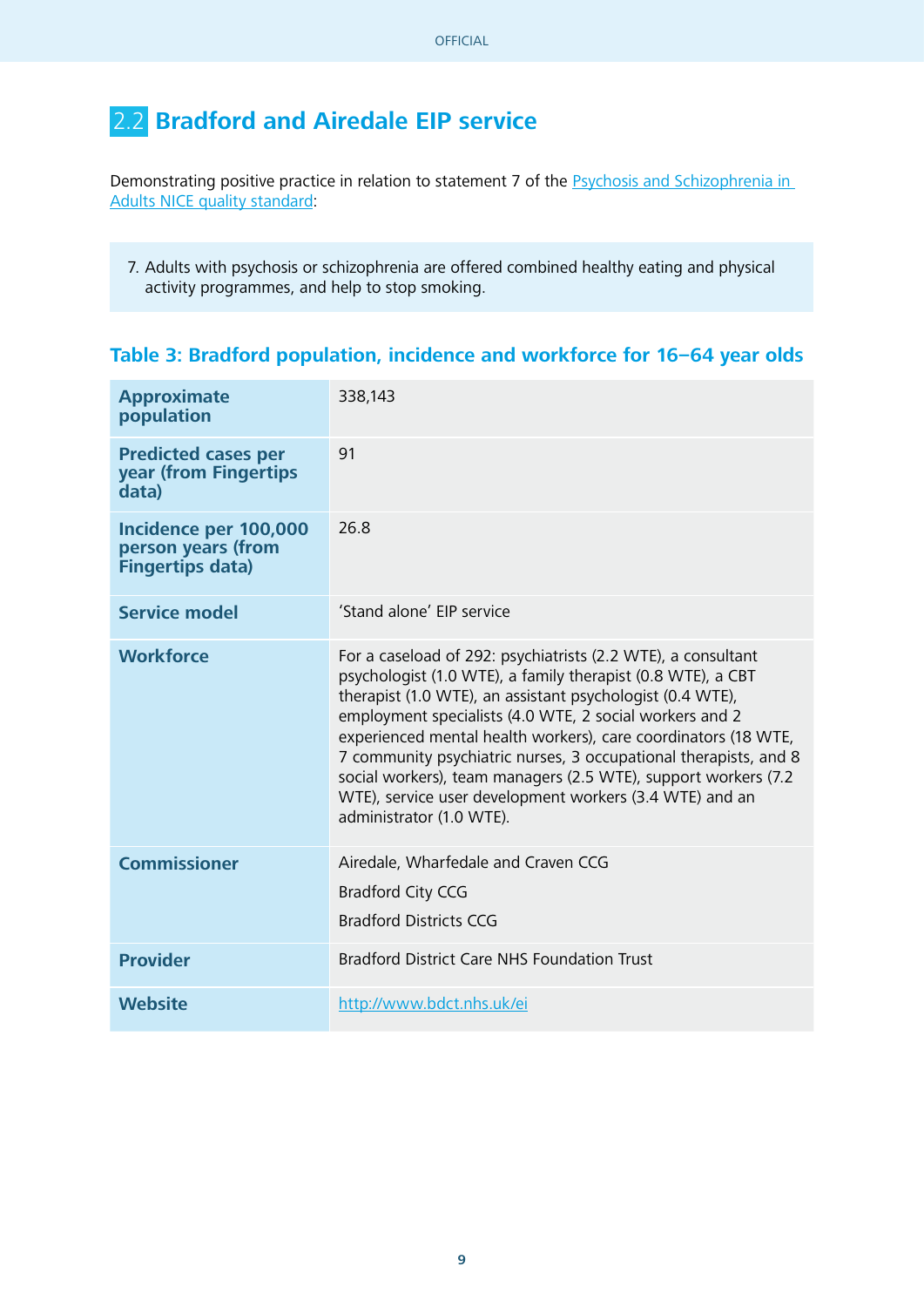The Bradford EIP service provides assessment and support for people aged 14–35 experiencing first episode psychosis. It is committed to service user involvement. This is achieved through the employment of four service user development workers and other staff members who have previously accessed mental health services. As part of promoting recovery, service users are also encouraged to develop their own recovery stories. With permission, these are shared with other service users to encourage further learning.

In order to ensure an effective and efficient service, a strong emphasis is placed on improving and streamlining the referral process. This includes the introduction of a new assessment tool and clinics for those referred. Data collection is key to the successful implementation of the access and waiting time standard and the service regularly collects and reviews a large amount of data including clinician and patient-rated outcome measures and patient-rated experience measures. This information is then used to develop actions to target areas for improvement.

Currently, the team is focused on improving the physical health of service users, which is in keeping with quality statement 7. New plans include increased monitoring and the introduction of new opportunities to promote physically active lifestyles, such as badminton, walking and football. Through working

collaboratively with Bradford College, the service has also developed a health assessment and intervention package with health trainer students and service users working on a oneto-one basis.

As part of continued improvement, the Bradford EIP service has drafted a bid for additional funding to extend the service to an ageless one, while also strengthening key aspects of the service, such as the psychological competencies and skills of the workforce.

#### **Training to ensure the provision of NICE-recommended care**

- There is an in-service training programme, which includes sessions tailored to the needs of the workforce (as informed by NICE).
- There is a positive recruitment policy with an eye to wider workforce development, including an appraisal process to rationalise and fund skills development.

#### **Contact**

Anita Brewin, Consultant Clinical Psychologist/Clinical Lead [anita.brewin1@bdct.nhs.uk](mailto:anita.brewin1%40bdct.nhs.uk?subject=)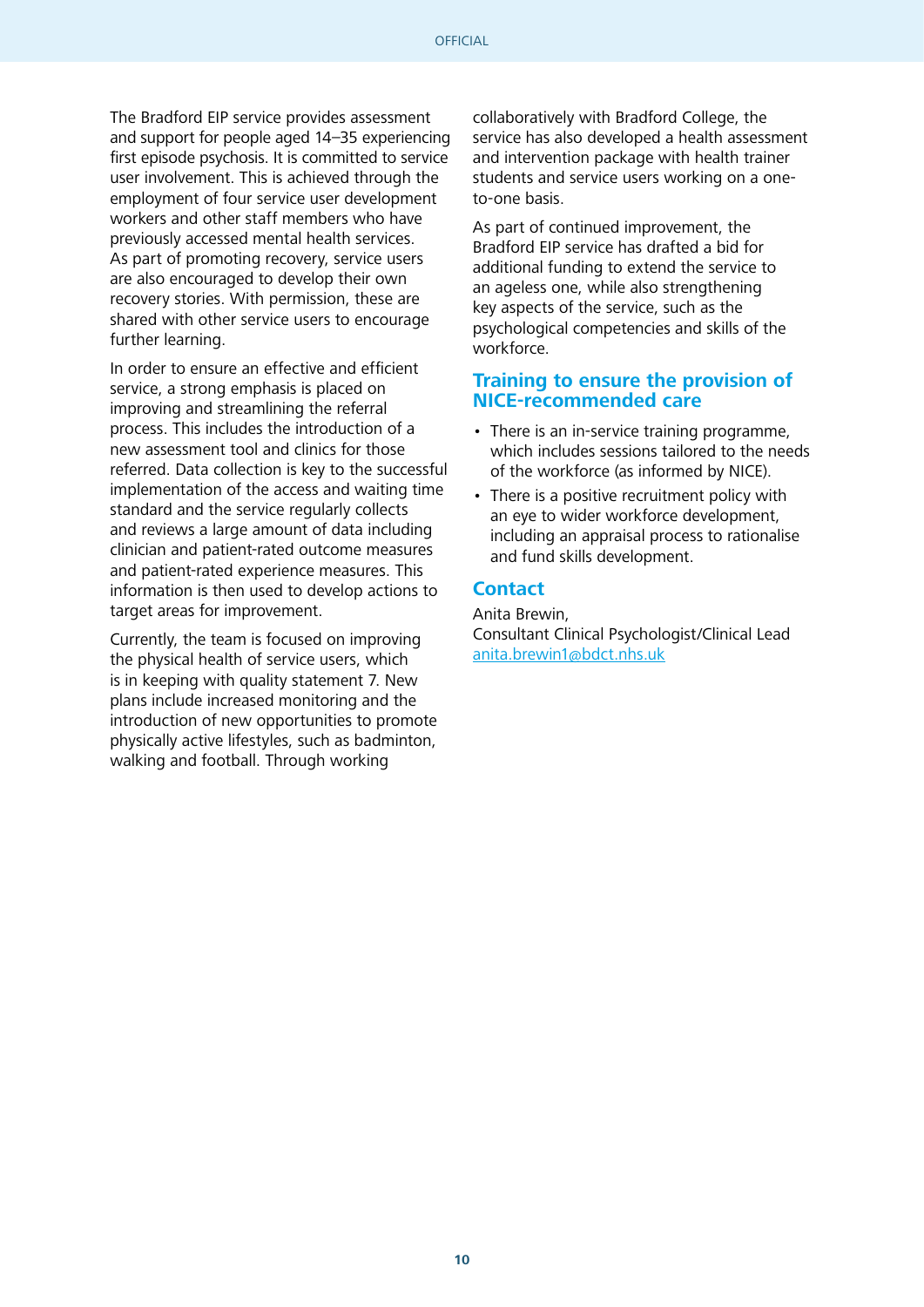# 2.3 **Lambeth Early Onset service**

Demonstrating positive practice in relation to statement 1 of the [Psychosis and Schizophrenia in](http://www.nice.org.uk/guidance/qs80)  [Adults NICE quality standard:](http://www.nice.org.uk/guidance/qs80)

1. Adults with a first episode of psychosis start treatment in early intervention in psychosis services within two weeks of referral.

### **Table 4: London borough of Lambeth population, incidence and workforce for 16–64 year olds**

| <b>Approximate population</b>                                | 228,068                                                                                                                                                                        |
|--------------------------------------------------------------|--------------------------------------------------------------------------------------------------------------------------------------------------------------------------------|
| <b>Predicted cases per year</b><br>(from Fingertips data)    | 122                                                                                                                                                                            |
| Incidence per 100,000 person years<br>(from Fingertips data) | 53.5                                                                                                                                                                           |
| <b>Service model</b>                                         | 'Stand alone' EIP service                                                                                                                                                      |
| <b>Workforce</b>                                             | The community team includes: care<br>coordinators (registered nurses, occupational<br>therapists and social workers), a vocational<br>worker, psychologists and psychiatrists. |
| <b>Commissioner</b>                                          | Lambeth CCG                                                                                                                                                                    |
| <b>Provider</b>                                              | South London and Maudsley<br><b>NHS Foundation Trust</b>                                                                                                                       |
| <b>Website</b>                                               | http://www.slam.nhs.uk/our-services/service-<br>finder-details?CODE=SU0043                                                                                                     |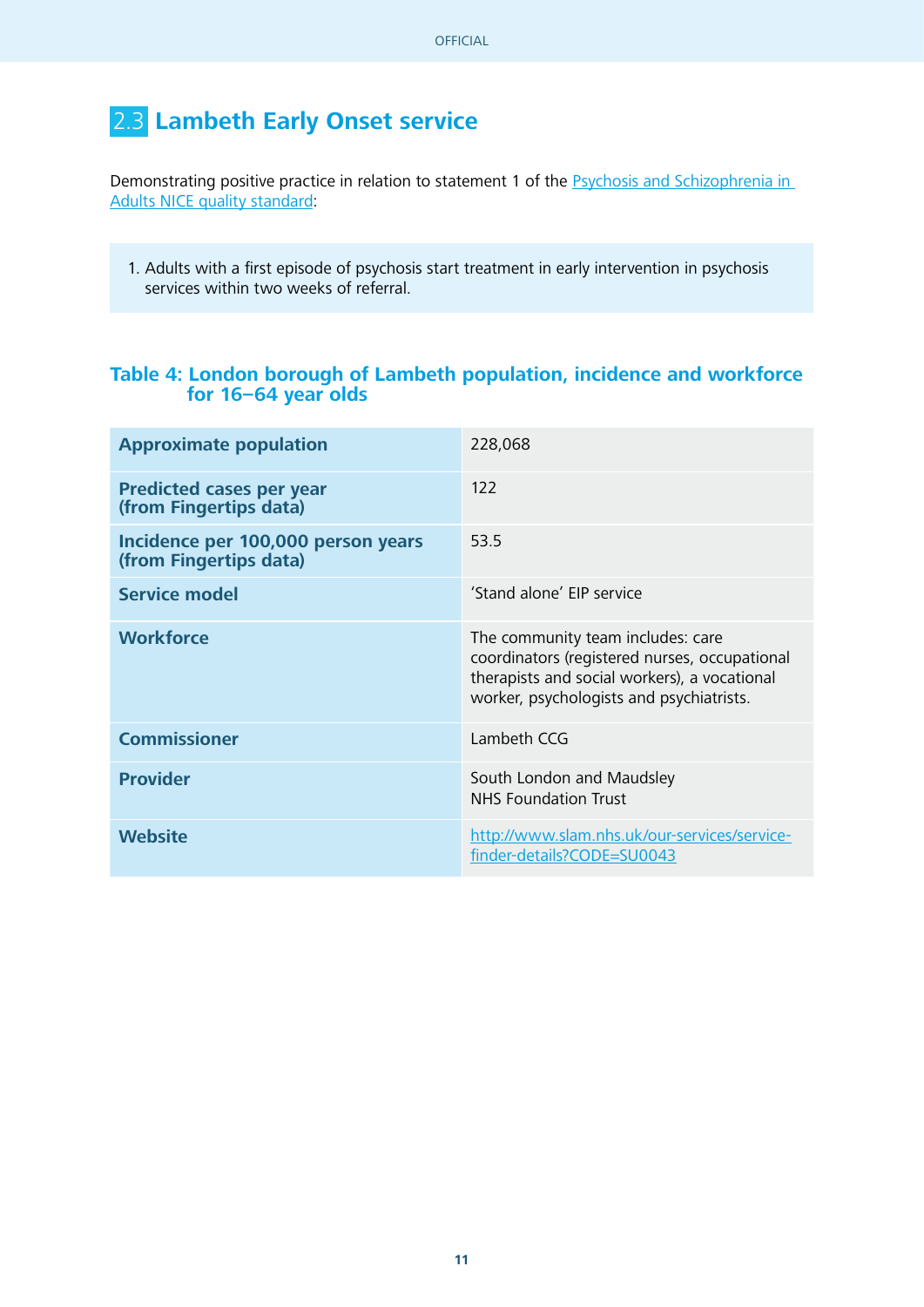The Lambeth Early Onset service is part of South London and Maudsley (SLaM) NHS Foundation Trust and provides support to people aged 18–35 years who are living in the London borough of Lambeth and are experiencing first episode psychosis.

The Lambeth EIP service comprises: the community team; a dedicated EIP inpatient unit; and the Outreach and Support in South London Service (OASIS), a specialist service for people at high risk of psychosis. The community team includes: care coordinators (registered nurses, occupational therapists and social workers), a vocational worker, psychologists and psychiatrists.

The OASIS service and the EIP inpatient unit have now expanded to cover the additional boroughs of Southwark, Lewisham and Croydon and work closely with the community teams there.

In line with quality statement 1, SLaM places a strong emphasis on the ethos of rapid access. The SLaM EIP pathway works across boroughs, helping teams to share good practice through regular training and development events, and benefits from close ties with King's College London as part of the King's Health Partnership Academic Health Science Centre. Through the provision of GP training and direct access to community teams, these services reduce the delays in accessing specialist assessment and treatment.

#### **Contacts:**

Claude Jousselin, SLaM Early Intervention Clinical Service Lead [Claude.jousselin@slam.nhs.uk](mailto:Claude.jousselin%40slam.nhs.uk?subject=)

Matthew Taylor, Associate Clinical Director [matthew.j.taylor@kcl.ac.uk](mailto:matthew.j.taylor%40kcl.ac.uk?subject=)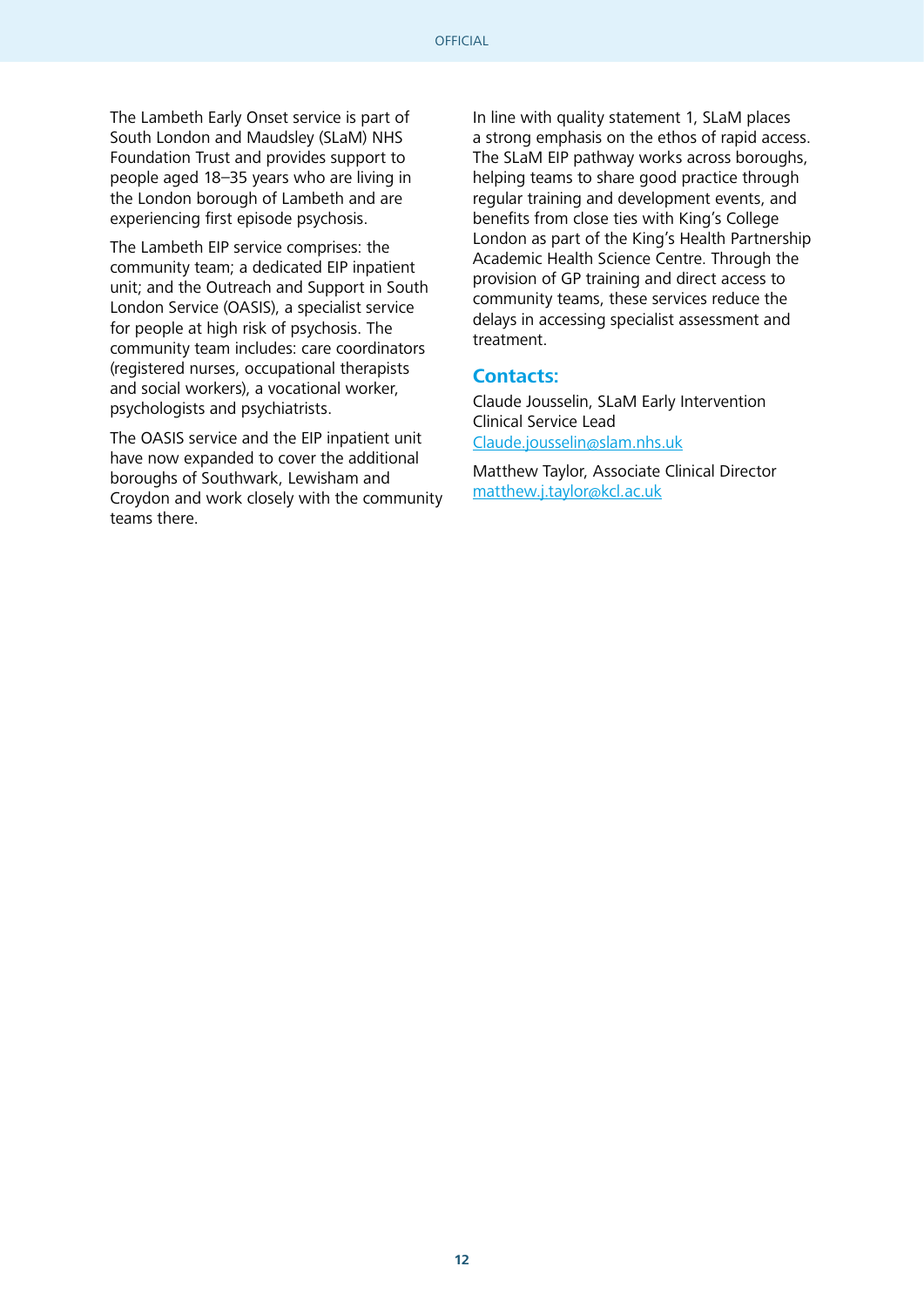# 2.4 **Southampton EIP service**

Demonstrating positive practice in relation to statement 3, 5 and 8 of the [Psychosis and](http://www.nice.org.uk/guidance/qs80)  [Schizophrenia in Adults NICE quality standard](http://www.nice.org.uk/guidance/qs80):

- 3. Family members of adults with psychosis or schizophrenia are offered family intervention.
- 5. Adults with psychosis or schizophrenia who wish to find or return to work are offered supported employment programmes.
- 8. Carers of adults with psychosis or schizophrenia are offered carer-focused education and support programmes.

### **Table 5: Southampton population, incidence and workforce for 16–64 year olds**

| <b>Approximate</b><br>population                                              | 167,297                                                                                                                                                                                                                                                                                                                                                                            |
|-------------------------------------------------------------------------------|------------------------------------------------------------------------------------------------------------------------------------------------------------------------------------------------------------------------------------------------------------------------------------------------------------------------------------------------------------------------------------|
| <b>Predicted cases per</b><br>year (from Fingertips<br>data)                  | 48                                                                                                                                                                                                                                                                                                                                                                                 |
| Incidence per 100,000<br>people aged 16-64<br>years (from Fingertips<br>data) | 28.4                                                                                                                                                                                                                                                                                                                                                                               |
| <b>Service model</b>                                                          | 'Stand alone' EIP service                                                                                                                                                                                                                                                                                                                                                          |
| <b>Workforce</b>                                                              | The team is multidisciplinary, consisting of a team leader<br>(1.0 WTE), a consultant psychiatrist (0.85 WTE), a qualified<br>psychologist (0.5 WTE), community psychiatric nurses (3.0 WTE),<br>social workers (1.8 WTE), occupational therapists (1.6 WTE),<br>support, time and recovery workers (2.8 WTE), a carer support<br>worker (1.0 WTE) and an administrator (0.5 WTE). |
| <b>Commissioner</b>                                                           | Southampton CCG<br>West Hampshire CCG                                                                                                                                                                                                                                                                                                                                              |
|                                                                               | North Hampshire CCG                                                                                                                                                                                                                                                                                                                                                                |
|                                                                               | South Eastern Hampshire, Fareham and Gosport CCG                                                                                                                                                                                                                                                                                                                                   |
| <b>Provider</b>                                                               | Southern Health NHS Foundation Trust                                                                                                                                                                                                                                                                                                                                               |
| <b>Website</b>                                                                | http://www.southernhealth.nhs.uk/services/mental-health/adult/<br>eip/                                                                                                                                                                                                                                                                                                             |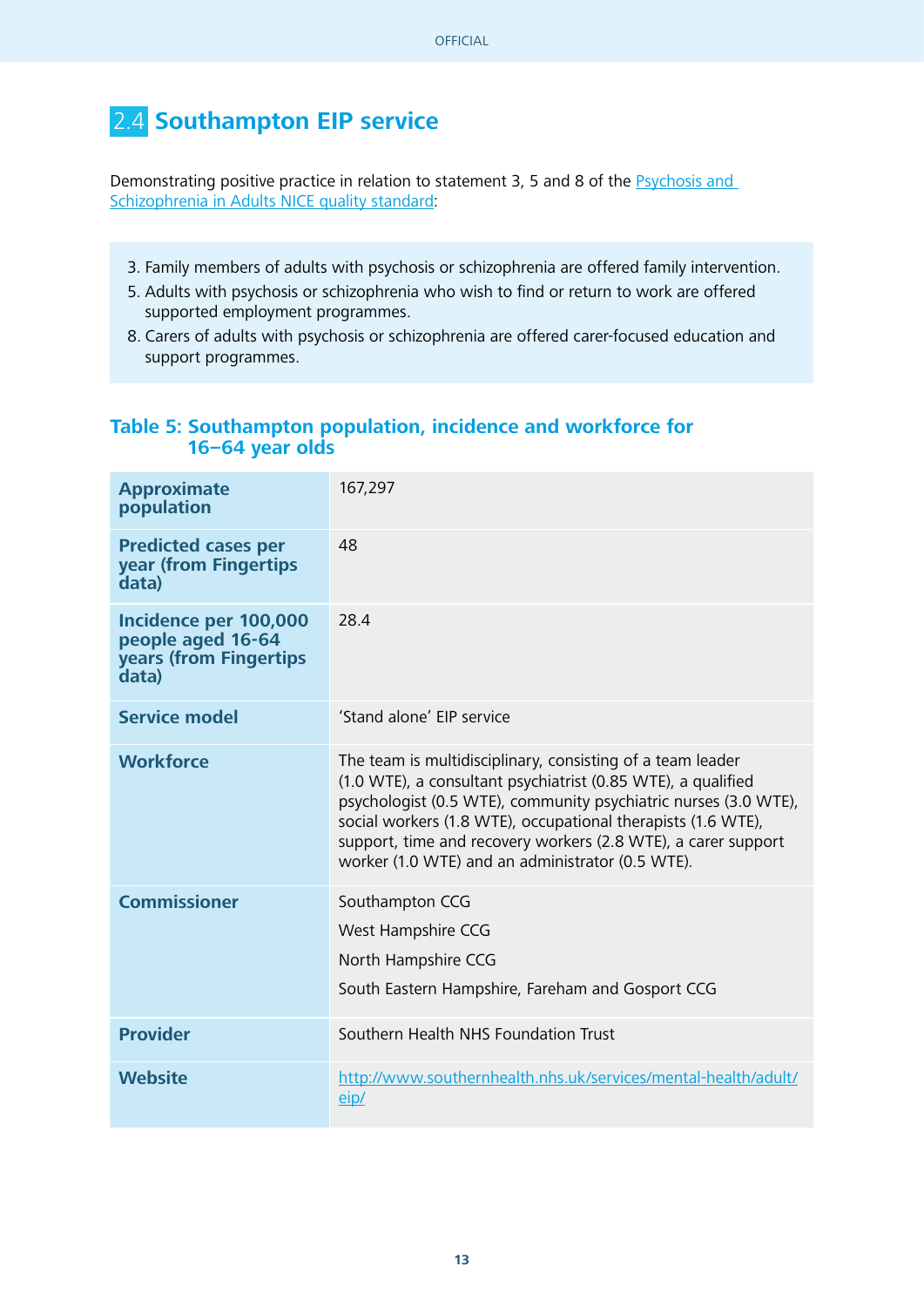The Southampton EIP service is one of the four EIP services provided by Southern Health NHS Foundation Trust. The service covers the city of Southampton and southern parishes and also provides support for a large university population.

Working towards quality statement 1, the Southampton EIP service places a strong emphasis on improving referrals. All urgent cases are co-worked with the crisis team and there is a 10-day waiting time for routine assessment through a single point of entry. Support is also offered throughout the evening and weekends.

The service offers a range of additional services tailored to both the service user and their carer. The Southampton EIP service is also continuing to work to improve its interface with CAMHS. Link workers regularly liaise with CAMHS to promote communication and encourage future referrals through promoting awareness of the psychosis pathway. Additional support is also offered in the form of youth groups, which promote self-esteem, confidence and communication and a carer support worker, who offers behavioural family therapy (quality statement 3). Extended from this, in order to ensure that the needs of carers are met (quality statement 8), [healios](https://www.healios.org.uk/) provide assistance and clinical guidance, including web-based carer support and family interventions. This also includes an app to assist in the early detection of relapse.

In order to promote employment (quality statement 5) vocational work and basic English and maths classes are run in conjunction with City Limits and Southampton City College. Art and restoration projects and football training are also supported by the city council and Southampton FC respectively. Finally, as part of making services more accessible, future plans include increasing psychoeducation at schools and universities.

#### **Training to ensure the provision of NICE-recommended care**

- Teams regularly receive supervision. Care coordinators trained in psychological interventions are supervised by clinical psychologists.
- All care coordinators receive family work training and supervision.
- Nurse prescribers are supervised by the team psychiatrist who is a BABCP-accredited cognitive therapist.

#### **Contact**

Paul Jones, Team Manager [Paul.Jones3@southernhealth.nhs.uk](mailto:Paul.Jones3%40southernhealth.nhs.uk%20?subject=)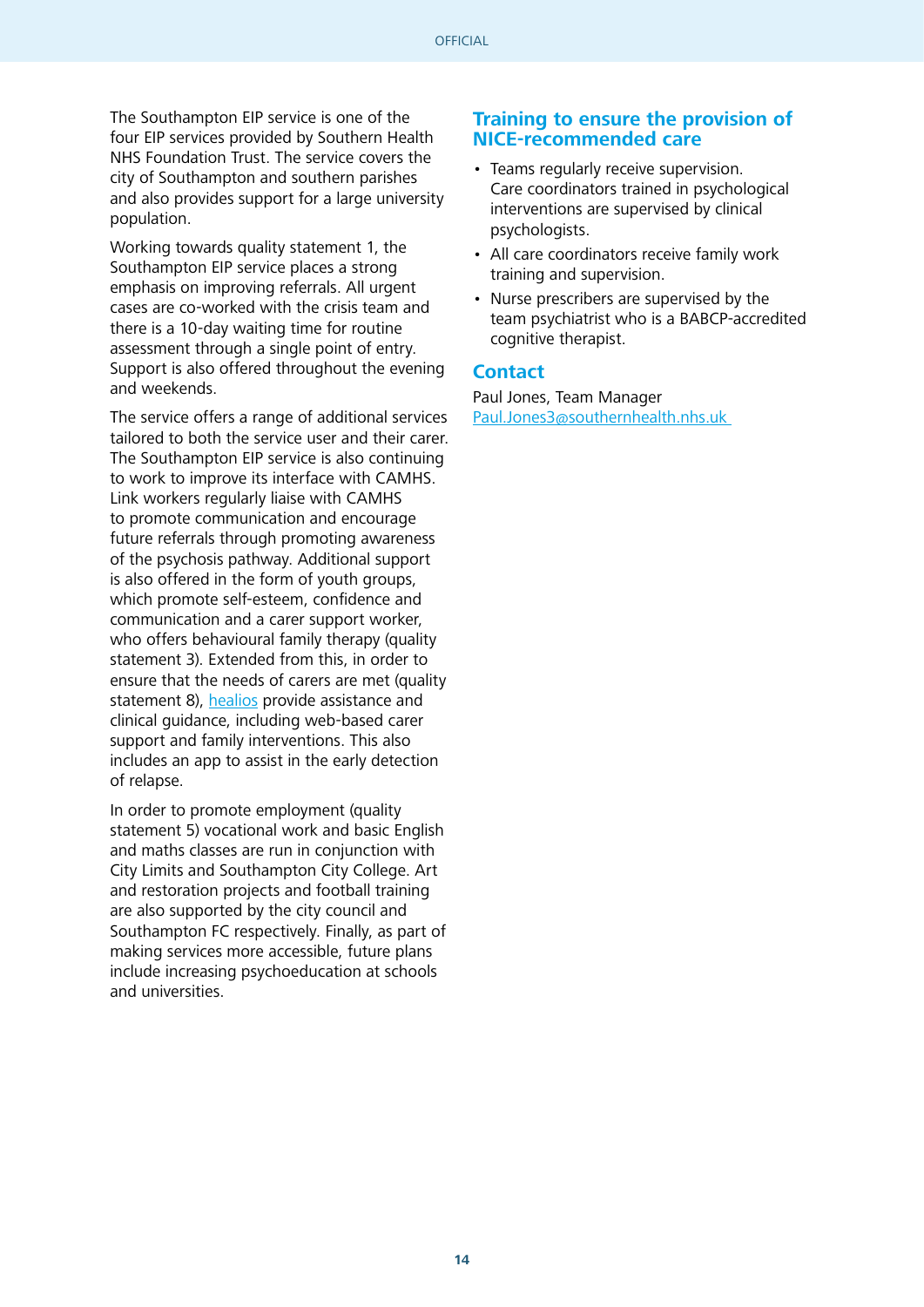# 2.5 **Worcestershire EIP service**

Demonstrating positive practice in relation to statement 3, 7 and 8 of the [Psychosis and](http://www.nice.org.uk/guidance/qs80)  [Schizophrenia in Adults NICE quality standard](http://www.nice.org.uk/guidance/qs80):

- 3. Family members of adults with psychosis or schizophrenia are offered family intervention.
- 7. Adults with psychosis or schizophrenia are offered combined healthy eating and physical activity programmes, and help to stop smoking.
- 8. Carers of adults with psychosis or schizophrenia are offered carer-focused education and support programmes.

#### **Table 6: Worcestershire county population, incidence and workforce for 16–64 year olds**

| <b>Location</b>                                                                                      | <b>Worcestershire</b><br><b>County</b>                                                                                                                                                                                                    | <b>Bromsgrove</b> | <b>Malvern</b><br>Hill | <b>Redditch</b> | <b>Worcester</b><br><b>City</b> | Wychavon | <b>Wyre</b><br><b>Forest</b> |
|------------------------------------------------------------------------------------------------------|-------------------------------------------------------------------------------------------------------------------------------------------------------------------------------------------------------------------------------------------|-------------------|------------------------|-----------------|---------------------------------|----------|------------------------------|
| <b>Approximate</b><br>population                                                                     | 363,450                                                                                                                                                                                                                                   | 59,231            | 45,262                 | 56,819          | 66,783                          | 73,486   | 61,889                       |
| <b>Predicted</b><br>cases per<br>year (from<br><b>Fingertips</b><br>data)                            | Not reported                                                                                                                                                                                                                              | 10                | $\overline{7}$         | 13              | 14                              | 12       | 10                           |
| <b>Incidence</b><br>per 100,000<br>people<br>aged 16-24<br>years (from<br><b>Fingertips</b><br>data) | Not reported                                                                                                                                                                                                                              | 16.4              | 15.2                   | 20.1            | 20.6                            | 15.7     | 16.6                         |
| <b>Service</b><br>model                                                                              | 'Stand alone' EIP service                                                                                                                                                                                                                 |                   |                        |                 |                                 |          |                              |
| <b>Workforce</b>                                                                                     | The service is multidisciplinary with a varied skill mix, including community<br>mental health nurses, occupational therapists, social workers, nurses who are<br>also non-medical prescribers, psychiatrists and clinical psychologists. |                   |                        |                 |                                 |          |                              |
| <b>Commissioner</b>                                                                                  | South Worcestershire CCG<br>Redditch and Bromsgrove CCG<br>Wyre Forest CCG                                                                                                                                                                |                   |                        |                 |                                 |          |                              |
| <b>Provider</b>                                                                                      | Worcestershire Health and Care NHS Trust                                                                                                                                                                                                  |                   |                        |                 |                                 |          |                              |
| <b>Website</b>                                                                                       | http://www.hacw.nhs.uk/service-directory/adult-mental-health/worcestershire-<br>early-intervention-service/                                                                                                                               |                   |                        |                 |                                 |          |                              |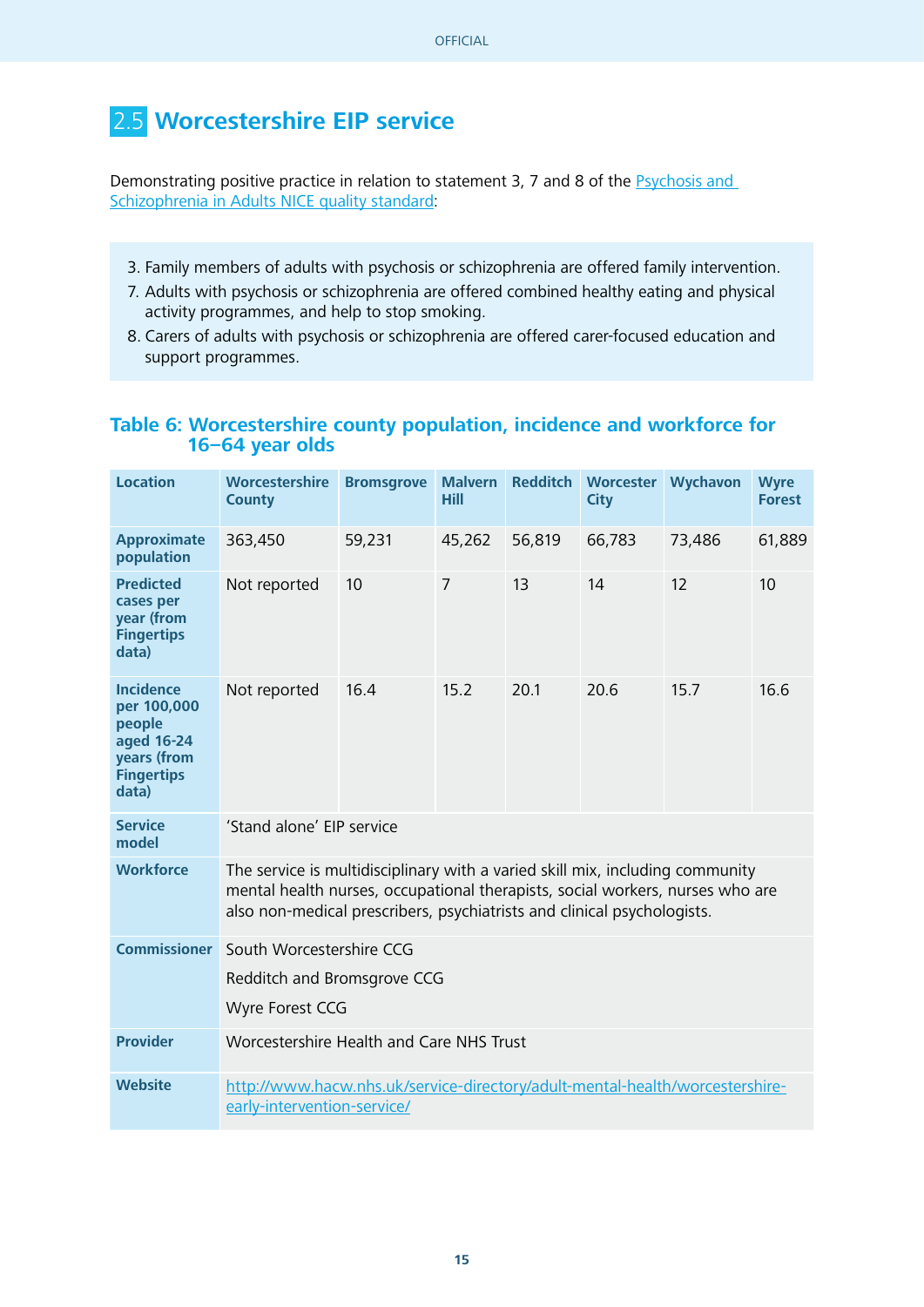Worcestershire EIP service comprises two teams covering north and south Worcestershire. There is also a project underway to recruit a number of peer support workers. This skill mix is in keeping with that recommended for delivery of NICE-recommended care (see section 3.6 of the [guidance document](https://www.england.nhs.uk/mentalhealth/wp-content/uploads/sites/29/2016/04/eip-guidance.pdf)) . In addition to addressing the needs of people aged 14–35 with first episode psychosis, the service also offers a time-limited intervention to young people with an at risk mental state.

Worcestershire EIP service places a strong emphasis on carer support. In line with quality statements 3 and 8, the service is committed to providing families and friends with information about psychosis and support. A range of services are also provided to meet these needs, including family and carer support, behavioural family therapy and carer support groups. Recent service data from 2014 indicates that from a sample of 102 service users 80.4% had their families involved in their care.

In line with offering a combined healthy eating and physical activity programme (quality statement 7) the service is also piloting the Supporting Health and Promoting Exercise [\(SHAPE\)](http://www.hacw.nhs.uk/our-services/early-intervention-service/shape/) physical health intervention programme, which uses the expertise of nutritionists, exercise physiologists and health trainers. It is a structured and intensive 12-week course with follow-up over 12 months, which includes a group educational programme and individually tailored exercises sessions.

In order to meet the needs of young people under the age of 18 effectively (see section 3.7.4 of the quidance document). Worcestershire EIP service works in close liaison with CAMHS. For the under-16s, medical responsibility for this group lies with the CAMHS psychiatrist but EIP psychiatrists are able to discuss cases with CAMHS colleagues and provide advice on diagnosis and prescribing. EIP nurses, social workers, occupational therapists and clinical psychologists are able to liaise with CAMHS colleagues regarding therapeutic approaches and interventions that may be useful (but do not take responsibility for case management or care coordination for those under the age of 16.) Regarding 16–18 year olds with early psychosis, bipolar I disorder or an at risk mental state, following a period of assessment by the EIP service – and in close liaison with CAMHS colleagues – young people in this age group are able to make the transition from the care of CAMHS to the EIP service. If a specific piece of therapeutic work or assessment is ongoing then full transfer to EIP may be delayed and the transition more gradual. Medical responsibility will then be transferred from the CAMHS psychiatrist to the EIP psychiatrist. Any nursing, social work, occupational therapy or psychological interventions will then be provided by the EIP service and an EIP case manager will be allocated to the young person. The EIP case manager will act as care coordinator and the young person may be supported through the Care Programme Approach.

#### **Training to ensure the provision of NICE-recommended care**

- All care coordinators are trained in and are delivering family intervention.
- Training is offered by the SHAPE physical health programme.
- Through training the service is also ensuring that there is adequate provision of CBT for psychosis and there are adequate numbers of staff to assess and monitor cardiometabolic health and to provide alternative educational and occupational activities.

#### **Contact**

Tony Gillam, Clinical Manager [tony.gillam@hacw.nhs.uk](mailto:tony.gillam%40hacw.nhs.uk%20?subject=)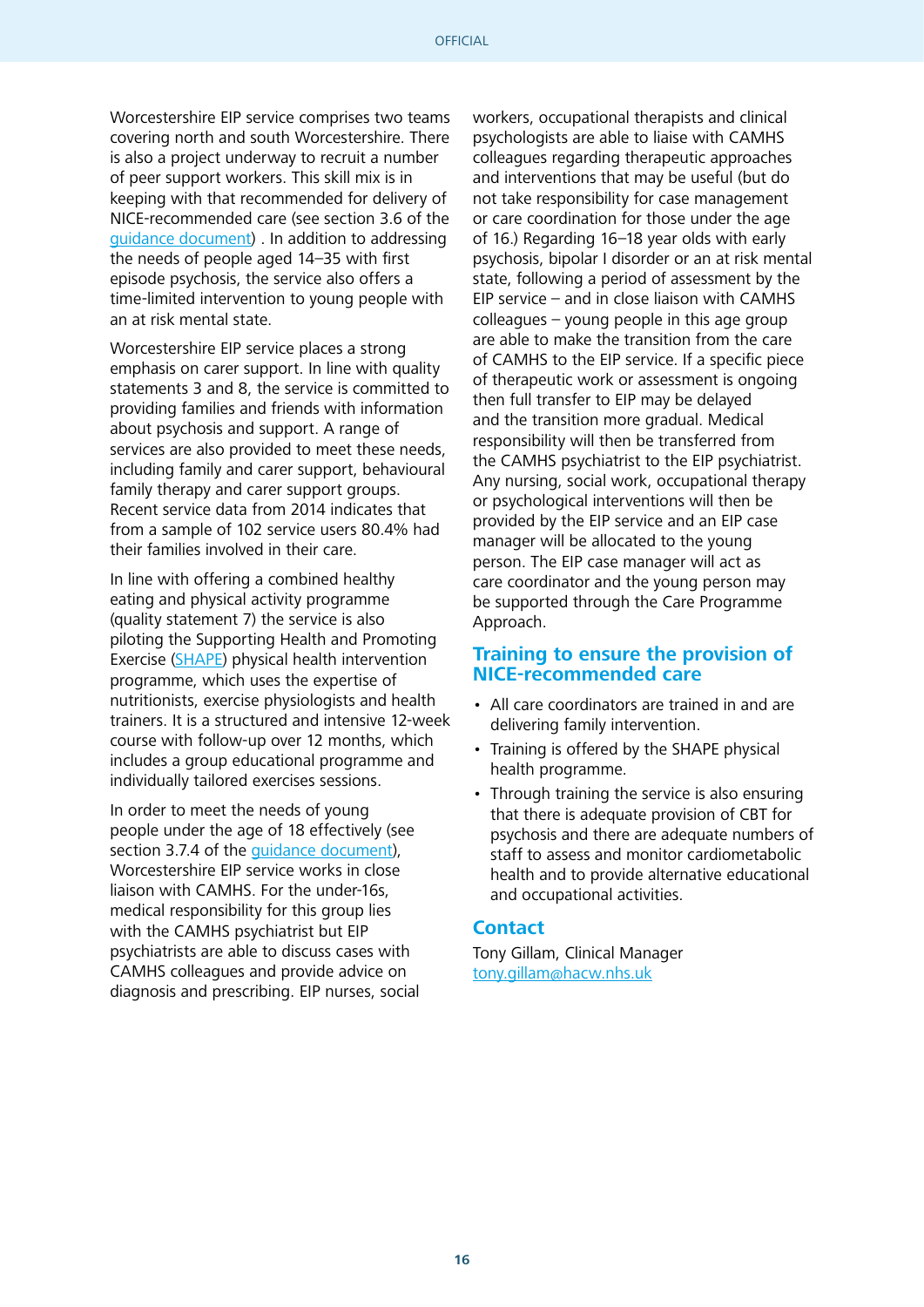# 2.6 **Somerset Team for Early Psychosis (STEP)**

Demonstrating positive practice in relation to statement 1, 3 and 8 of the [Psychosis and](http://www.nice.org.uk/guidance/qs80)  [Schizophrenia in Adults NICE quality standard](http://www.nice.org.uk/guidance/qs80):

- 1. Adults with a first episode of psychosis start treatment in early intervention in psychosis services within two weeks of referral.
- 3. Family members of adults with psychosis or schizophrenia are offered family intervention.
- 8. Carers of adults with psychosis or schizophrenia are offered carer-focused education and support programmes.

| <b>Location</b>                                                                        | <b>County</b>                                                                                                                                                                                                                                                                                                                                                                                                                                             | <b>South</b><br><b>Somerset</b> | <b>Taunton</b><br><b>Deane</b> | <b>West</b><br><b>Somerset</b> | <b>Sedgemoor</b> | <b>Mendip</b> |
|----------------------------------------------------------------------------------------|-----------------------------------------------------------------------------------------------------------------------------------------------------------------------------------------------------------------------------------------------------------------------------------------------------------------------------------------------------------------------------------------------------------------------------------------------------------|---------------------------------|--------------------------------|--------------------------------|------------------|---------------|
| <b>Approximate</b><br>population                                                       | 330,799                                                                                                                                                                                                                                                                                                                                                                                                                                                   | 99,834                          | 69,677                         | 20,130                         | 71,793           | 69,185        |
| <b>Predicted</b><br>cases per<br>year (from<br><b>Fingertips</b><br>data)              | Not reported                                                                                                                                                                                                                                                                                                                                                                                                                                              | 16                              | 12                             | 3                              | 12               | 11            |
| <b>Incidence</b><br>per 100,000<br>person<br>years (from<br><b>Fingertips</b><br>data) | Not reported 16.2                                                                                                                                                                                                                                                                                                                                                                                                                                         |                                 | 16.8                           | 15,5                           | 16.2             | 15.8          |
| <b>Service</b><br>model                                                                | 'Hub and spoke' EIP service                                                                                                                                                                                                                                                                                                                                                                                                                               |                                 |                                |                                |                  |               |
| <b>Workforce</b>                                                                       | The 'hub' consists of a consultant psychologist (0.2 WTE), team manager<br>(0.4 WTE), clinical psychologist (0.2 WTE), assistant psychologist (1 WTE)<br>and an administrator (0.6 WTE). There are four 'spokes': Somerset Coast<br>(care coordinators, 1.8 WTE and support worker, 1.0 WTE); Mendip (care<br>coordinators, 2.4 WTE); Taunton (care coordinator, 2.0 WTE); and South<br>Somerset (care coordinator, 2.0 WTE and support worker, 0.4 WTE). |                                 |                                |                                |                  |               |
| <b>Commissioner</b>                                                                    | Somerset CCG                                                                                                                                                                                                                                                                                                                                                                                                                                              |                                 |                                |                                |                  |               |
| <b>Provider</b>                                                                        | Somerset Partnership NHS Foundation Trust                                                                                                                                                                                                                                                                                                                                                                                                                 |                                 |                                |                                |                  |               |
| <b>Website</b>                                                                         | http://www.sompar.nhs.uk/what-we-do/mental-health/early-intervention-in-<br>psychosis-step/                                                                                                                                                                                                                                                                                                                                                               |                                 |                                |                                |                  |               |

### **Table 7: Somerset county population, incidence and workforce for 16–64 year olds**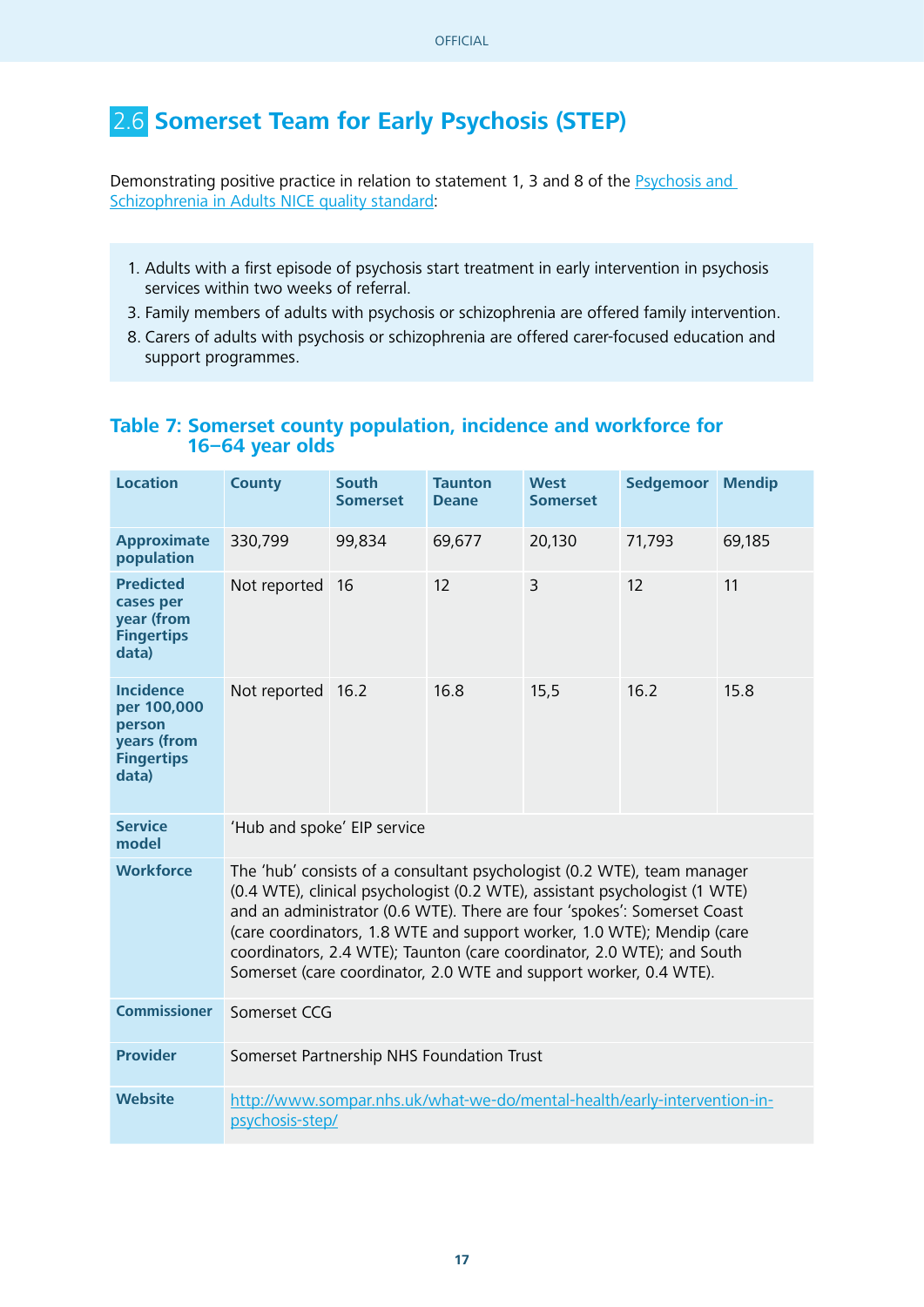STEP utilises a 'hub and spoke' model. As stated in section 3.7.2 of the [guidance](https://www.england.nhs.uk/mentalhealth/wp-content/uploads/sites/29/2016/04/eip-guidance.pdf)  [document](https://www.england.nhs.uk/mentalhealth/wp-content/uploads/sites/29/2016/04/eip-guidance.pdf), such models may be necessary in sparsely populated rural areas. The STEP team provides support for people either at risk of or experiencing first episode psychosis. In line with NICE guidelines and the access and waiting time standard, the team accepts anyone suspected of experiencing first episode psychosis regardless of their age.

A strong emphasis is placed on access. A recent audit from Year 8 Evaluation (September 2013 to August 2014) found that the service currently meets quality statement 1 with an average time from referral to the service user attending their first appointment being seven days (median: four days,  $n = 89$ ). To streamline this process, STEP's information department is changing its electronic records system (RiO) to enable staff to capture new information as part of assessment screens.

In keeping with quality statements 3, 5 and 8, STEP emphasises the importance of working with families and supporting service users to access employment. The 2013–2014 data show that 64.3% of families were invited to the initial assessment, 41.1% of families received regular separate support and that 58.9% of service users were in employment or education.

#### **Training to ensure the provision of NICE-recommended care**

- In-house workshops are provided to staff in the following areas: assessment, motivational interviewing, CBT and CBT for psychosis skills and Triangle of Care (family inclusive practice).
- Working with Plymouth University, STEP runs a one-year accredited family intervention course.

#### **Contacts**

Tim Reed, STEP Manager [tim.reed@sompar.nhs.uk](mailto:tim.reed%40sompar.nhs.uk?subject=)

Dr Frank Burbach, Lead for Early Intervention [frank.burbach@sompar.nhs.uk](mailto:frank.burbach%40sompar.nhs.uk?subject=)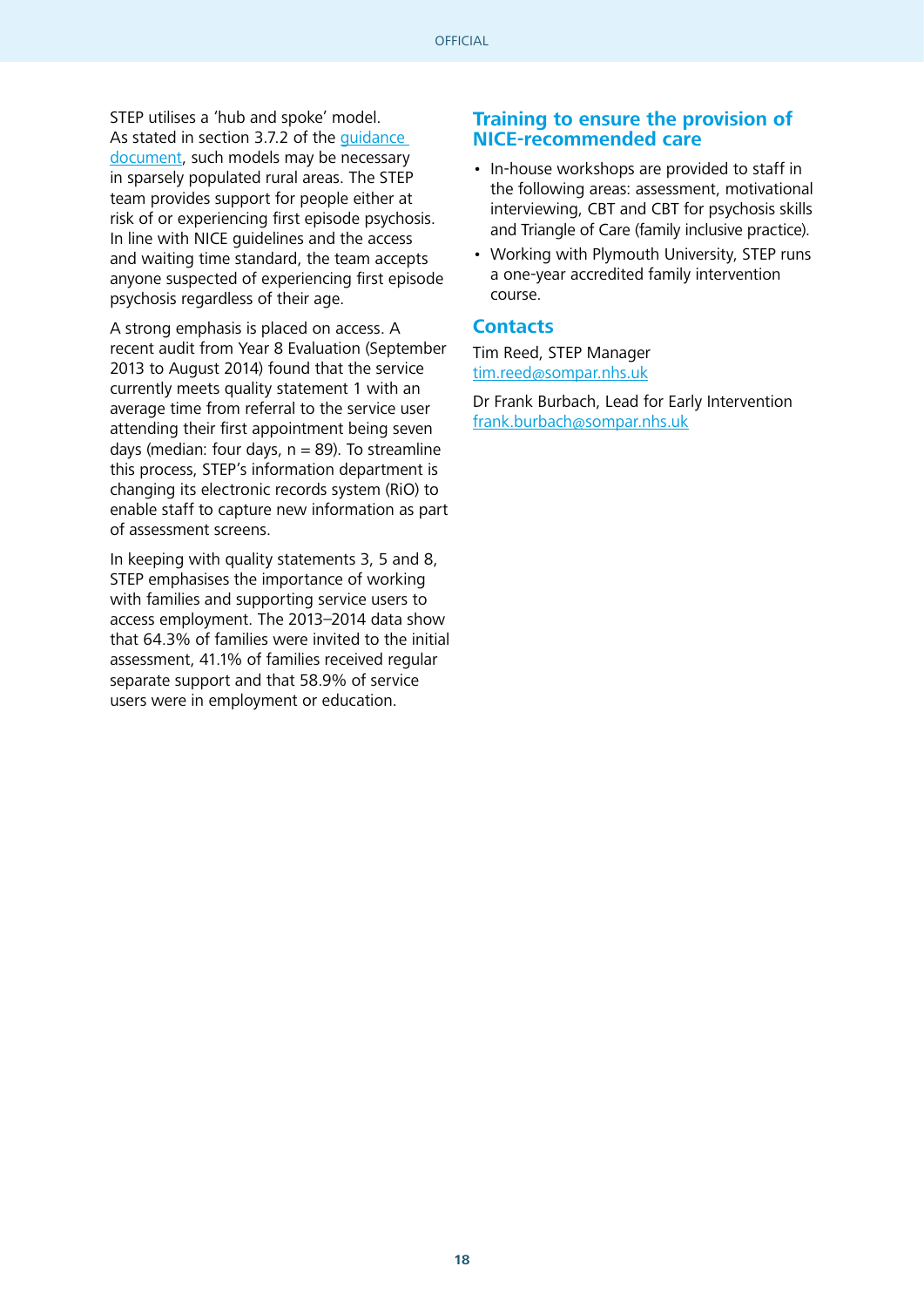## 2.7 **Salford CCG and Greater Manchester West Mental Health NHS Foundation Trust**

Demonstrating positive practice in relation to:

Joint working between commissioner and provider to prepare for implementation of the new access and waiting time standard.

In preparing to meet the access and waiting time standard, it is essential for commissioners and providers to develop a shared understanding of EIP service demand and current provision so that they can together agree and implement a joint service development and improvement plan (see section 5 of the quidance document).

Recognising the importance of the new access and waiting time standard and the opportunity to change the lives of people with emerging psychosis in Salford, the CCG invited representatives from Greater Manchester West Mental Health NHS Foundation Trust to discuss current levels of service provision and performance relative to the standard at the earliest possible opportunity. This was quickly followed up by site visits from the CCG to the local EIP team to hear about challenges they were experiencing and how the CCG could help the team to deliver against the new standard from April 2016. A key element of this included joint work between the CCG and the EIP team with a group of service users, seeking their perspectives as to how the EIP team had supported them and what the CCG

and the trust could do to ensure good quality care. The CCG was also keen to understand the outcomes that people using services wanted to achieve to ensure that these became integral to delivery of the local service development and improvement plan.

The result of this activity led to Salford CCG inviting a business case to support the development of the EIP service, with the aim of ensuring that high-quality NICE-recommended care is available to Salford residents. In the interim, the CCG has recognised the importance of providing dedicated medical input to the team (something echoed by the service users, carers and members of EIP staff) and funding for a dedicated psychiatrist has been agreed.

#### **Contacts**

Judd Skelton, Interim Head of Integrated Commissioning – Adults and Older People [judd.skelton@salford.gov.uk](mailto:judd.skelton%40salford.gov.uk?subject=)

Tom Tasker, Clinical Lead for Mental Health, Salford CCG [tom.tasker@nhs.net](mailto:tom.tasker%40nhs.net?subject=)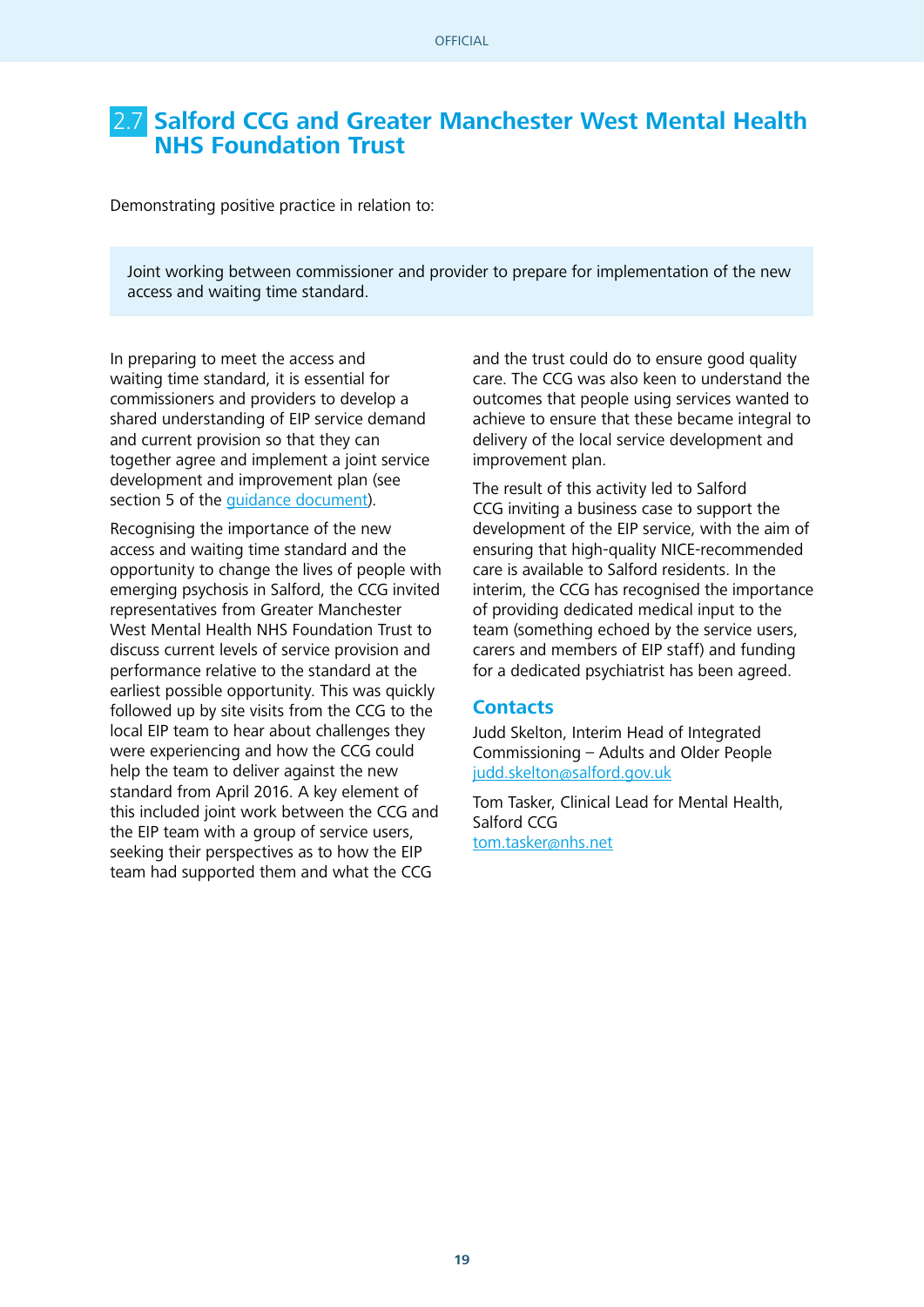## 2.8 **Improving Access to Psychological Therapies for Severe Mental Illness (IAPT-SMI) EIP demonstration sites**

Demonstrating positive practice in relation to statement 2 and 3 of the [Psychosis and](http://www.nice.org.uk/guidance/qs80)  [Schizophrenia in Adults NICE quality standard:](http://www.nice.org.uk/guidance/qs80)

- 2. Adults with psychosis or schizophrenia are offered cognitive behavioural therapy for psychosis (CBTp).
- 3. Family members of adults with psychosis or schizophrenia are offered family intervention.

| <b>Location</b>                                             | <b>South London and Maudsley</b><br><b>NHS Foundation Trust</b> | <b>Lancashire Care NHS</b><br><b>Foundation Trust</b> |
|-------------------------------------------------------------|-----------------------------------------------------------------|-------------------------------------------------------|
| <b>Approximate</b><br>population                            | 1,230,700                                                       | 1,461,000                                             |
| <b>Predicted cases</b><br>per year <sup>*</sup>             | $89.4 - 120.5$                                                  | $5.3 - 23.9$                                          |
| <b>Incidence per</b><br>100,000 people<br>aged 16-64 years* | $37.3 - 53.5$                                                   | $15.1 - 25.4$                                         |

#### **Table 8: Demonstration site population and incidence for 16–64 year olds**

\*range across the trust

The IAPT-SMI EIP demonstration sites aim to increase access to NICE-recommended psychological therapies for psychosis. One site is located within South London and Maudsley (SLaM) NHS Foundation Trust and the other is in Lancashire Care NHS Foundation Trust. The sites provide CBT for psychosis and family intervention, treatments that are in line with quality statements 2 and 3. Sessions are implemented in accordance with NICE recommendations and are provided by staff with the appropriate competencies; these competencies are outlined on the [University](http://www.ucl.ac.uk/pals/research/cehp/research-groups/core/competence-frameworks)  [College London website](http://www.ucl.ac.uk/pals/research/cehp/research-groups/core/competence-frameworks) and include factors relating to both general therapeutic and specific CBT competencies.

Another essential component of the provision of high-quality NICE-recommended care is protected time to prepare for sessions,

see service users and receive close clinical supervision. In order to achieve this, the SLaM EIP service uses a job plan template to determine expected caseloads and the amount of direct clinical time required. The typical job plan for a 1.0 WTE band 8a EIP psychologist includes six sessions of direct clinical work and one session for administration. Clinical work includes up to 15 weekly therapy slots (including two to three service users and up to two families and one group per session, depending on task and travel time). A psychologist is expected to see 30 people annually; this includes assessments, shortterm interventions, indirect work and CBT for psychosis and family intervention.

Lancashire Early Intervention Service has implemented a three-tier, matched care model. Tier 1 provides CBT-informed case management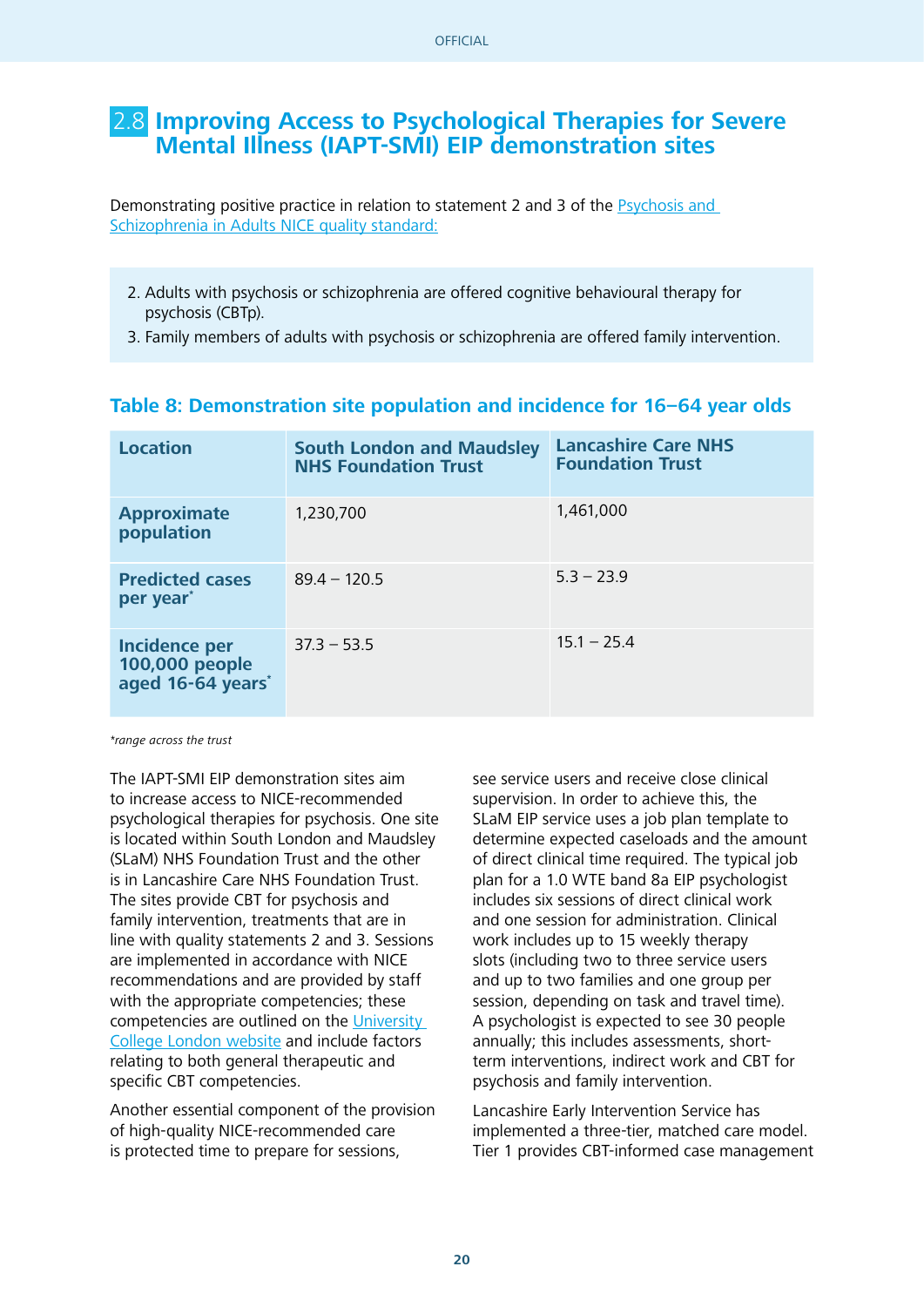and carer support; Tiers 2 and 3 provide CBT and family intervention. In Tier 2, the level of intervention refers to formulation-based work, targeted at problems such as anxiety disorders or depression, or where there is a discrete need. In Tier 3 provision is for service users with multiple or more complex needs. Therapists work across the tiers, providing either supervision (Tier 1 and 2) or direct clinical work (Tier 3); typically a band 7 therapist would provide six clinical sessions and a band 8a therapist would deliver five. Therapists also contribute to service development; psychosocial interventions training and a number of other projects (thereby reducing the amount of direct clinical sessions that they are able to offer).

As part of successful implementation of the NICE quality standard, both sites are also committed to gathering routine outcome data (see section 4.4 of the [guidance](https://www.england.nhs.uk/mentalhealth/wp-content/uploads/sites/29/2016/04/eip-guidance.pdf)  [document](https://www.england.nhs.uk/mentalhealth/wp-content/uploads/sites/29/2016/04/eip-guidance.pdf)).

These include patient-reported clinical outcomes, service user experience and service utilisation data. Routine outcome measures from the SLaM site have indicated that service users within the EIP pathway who completed therapy reported significantly higher levels of wellbeing and functioning and lower levels of distress and symptomatology. This was accompanied by a reduction in the frequency and duration of admissions to inpatient services and crisis teams (during therapy). Furthermore, 32 out 45 service users from the Lancashire site improved over the course of therapy. Strong service user involvement and satisfaction were also reported for the two demonstration sites, with 84% and 100% of Lancashire and SLaM site service users, respectively, saying that they would recommend the service to a family or friend.

The project leads from both the SLaM and Lancashire sites also identified a number of key learning points that facilitated the successful running of the demonstration sites. These include:

• **Dedicated, ring-fenced, funding and time.** This has been essential both for recruiting new therapists and for enabling the therapists to deliver high quality psychological therapies (including time for regular and frequent clinical supervision

and service user contact). As part of this, the right 'service context' (the existing critical mass of staff, appropriate care and referral pathways, supervision, and support at managerial, clinical, administrative and business/finance levels) needs to be in place to ensure that these resources can translate rapidly into increased delivery.

• **The routine measurement of outcomes.** This includes sessional outcomes, which are feasible and acceptable provided that they are brief and are applicable to the population.

The SLaM site also recommends the use of independent assessors in outcome measures, such as psychology assistants. As well as being cost-effective (compared with using therapist time), the process ensures assessment completion is prioritised and enables detailed feedback reports for GPs and teams. For the service users there is also an opportunity to provide feedback in an independent manner, removed from therapists' demands.

The Lancashire site also recommends the use of technology, particularly mobile tablet devices, to facilitate the collection of data in sessions with service users. As well as facilitating the sessions (in terms of goal setting, engagement and rapid feedback of scores in sessions), the process also allows effective data extraction and reporting when communicating with performance/reporting departments in the trusts.

Further information about the IAPT-SMI demonstration sites can be found on the [IAPT website](http://www.iapt.nhs.uk/).

#### **Contacts**

Dr James Kelly, Project Manager [James.Kelly@lancashirecare.nhs.uk](mailto:James.Kelly%40lancashirecare.nhs.uk?subject=)

Louise Johns, IAPT-SMI Project Lead [louise.johns@kcl.ac.uk](mailto:louise.johns%40kcl.ac.uk?subject=)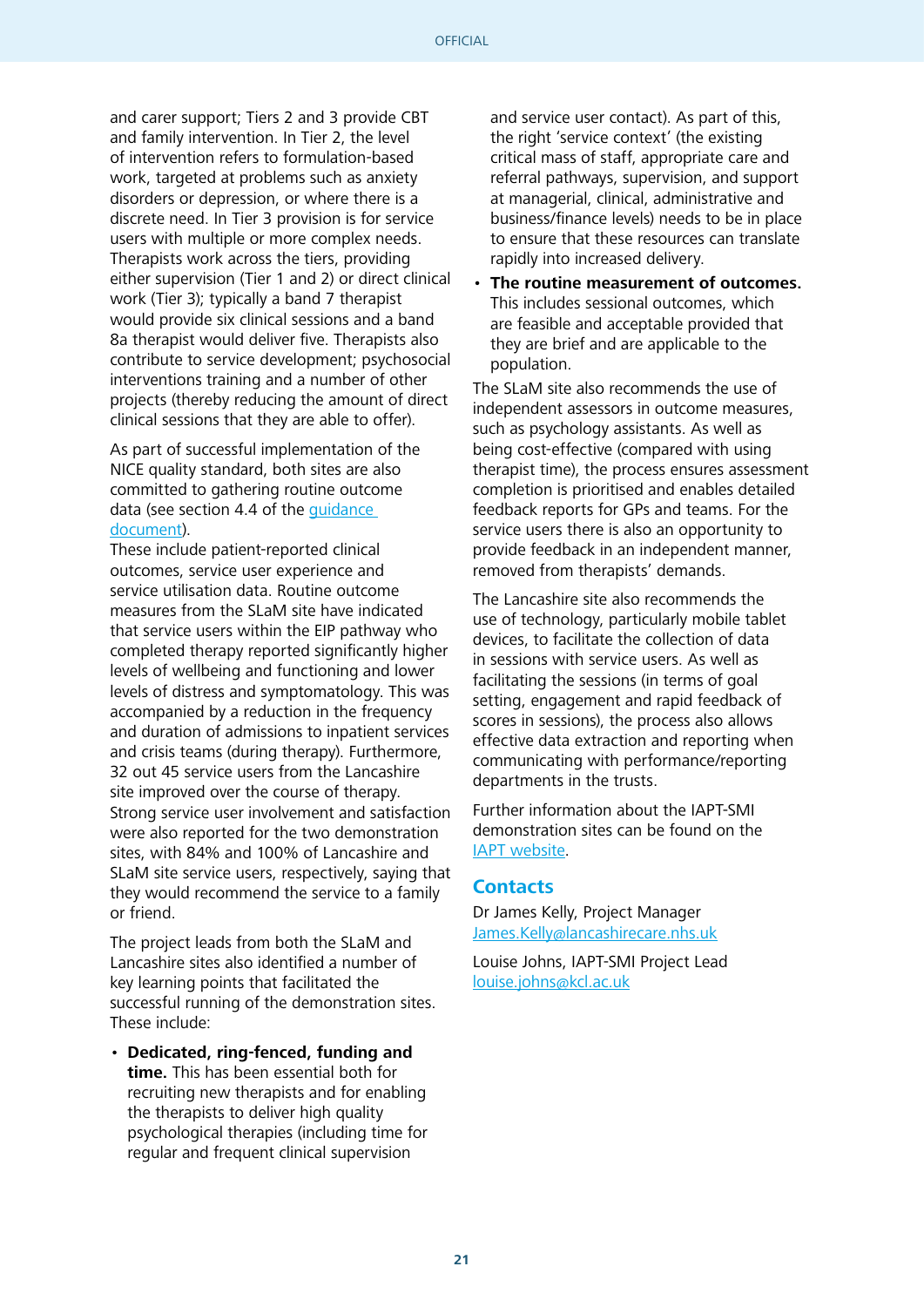# <span id="page-21-0"></span>3 Regional leads for the EIP preparedness programme

### **Regional programme websites**

[The London regional programme](https://officelondonccgs.org.uk/eip/) [The South regional programme](http://time4recovery.com) [The North Regional Programme](https://www.networks.nhs.uk/nhs-networks/early-intervention-in-psychosis-eip-programme-a)

#### **Table 9: Regional programme contacts**

| <b>Region</b> | <b>Role</b>                                                     | <b>Name</b>        | <b>Job Title</b>                                                                                                                                                                                                                                                                                                      | <b>Email</b>                    |
|---------------|-----------------------------------------------------------------|--------------------|-----------------------------------------------------------------------------------------------------------------------------------------------------------------------------------------------------------------------------------------------------------------------------------------------------------------------|---------------------------------|
| <b>North</b>  | Chair of<br>the North<br><b>EIP Clinical</b><br>Reference Group | Jane<br>Dunning    | Deputy Director of<br>Clinical Strategy, NHS<br><b>England North Mental</b><br><b>Health Team</b>                                                                                                                                                                                                                     | jane.dunning1@nhs.net           |
| <b>North</b>  | Regional<br>Programme<br>Manager                                | Kim<br>Thompson    | Regional Medical<br>Manager, NHS England<br>North Mental Health<br>Team                                                                                                                                                                                                                                               | kim.thompson6@nhs.net           |
| <b>North</b>  | Regional Clinical<br>Lead - Cumbria<br>& North East             | Guy<br>Dodgson     | <b>Consultant Clinical</b><br>Psychologist in EIP,<br>Northumberland,<br>Tyne and Wear NHS<br><b>Foundation Trust</b>                                                                                                                                                                                                 | guy.dodgson@ntw.nhs.uk          |
| North         | Regional Clinical<br>$Lead - North$<br>West                     | Paul<br>French     | Associate Director,<br>Greater Manchester<br><b>West NHS Mental</b><br>Health Trust; Clinical<br>Lead for Mental Health,<br>Greater Manchester,<br>Lancashire and South<br>Cumbria Strategic<br>Clinical Network;<br>Honorary Professor,<br>Institute of Psychology<br>Health and Society,<br>University of Liverpool | paul.french@gmw.nhs.uk          |
| North         | Regional Clinical<br>Lead - Yorkshire<br>& Humber               | Stephen<br>McGowan | National Lead, IRIS<br>Early Intervention in<br>Psychosis Network                                                                                                                                                                                                                                                     | stephen.mcgowan@swyt.<br>nhs.uk |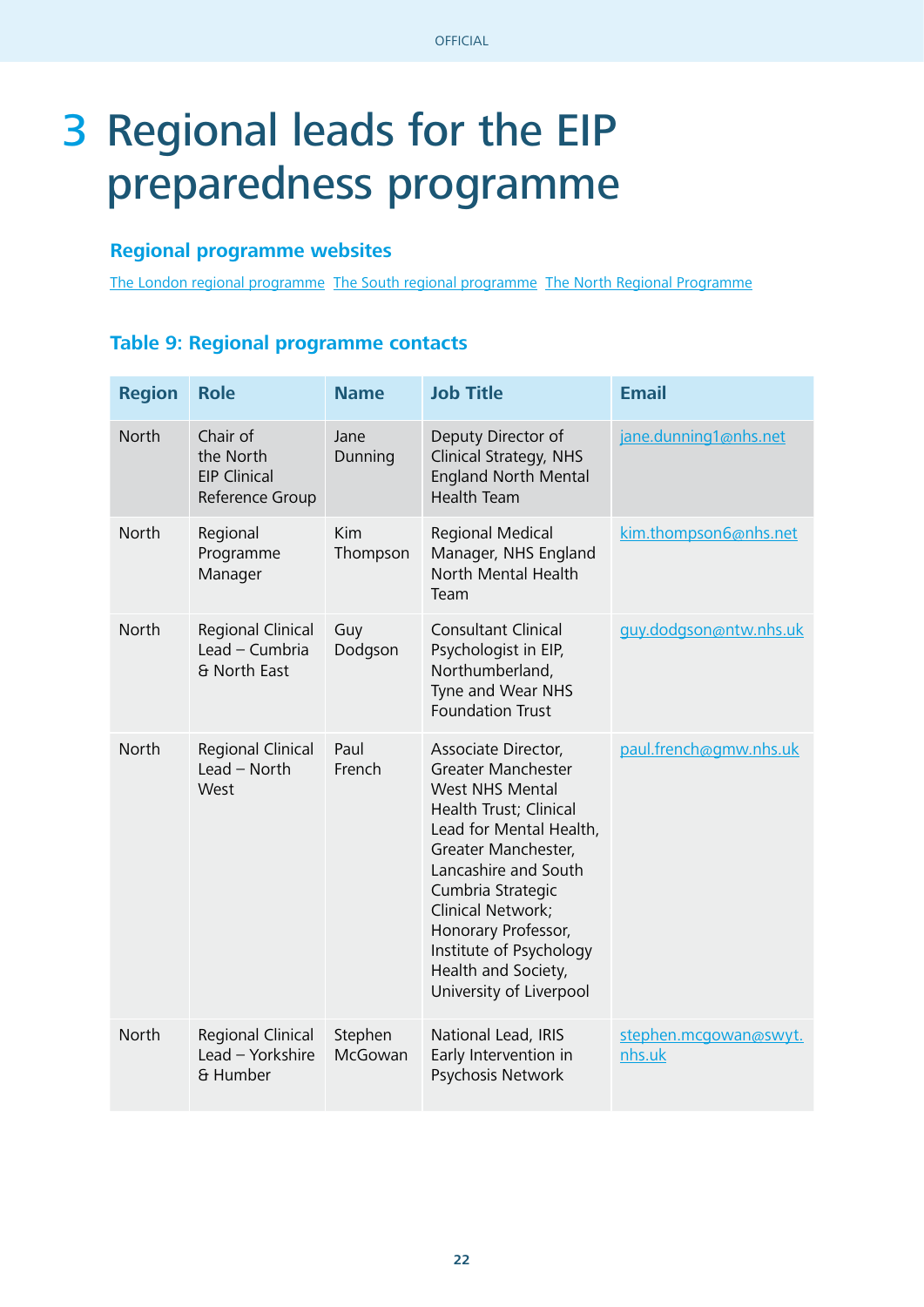| <b>Region</b>               | <b>Role</b>                                                                                                   | <b>Name</b>              | <b>Job Title</b>                                                                                                                                                   | <b>Email</b>                                     |
|-----------------------------|---------------------------------------------------------------------------------------------------------------|--------------------------|--------------------------------------------------------------------------------------------------------------------------------------------------------------------|--------------------------------------------------|
| <b>North</b>                | <b>Regional EIP</b><br>Clinical Lead -<br>Psychiatry                                                          | lain<br>Macmillan        | Consultant<br>Psychiatrist,<br>Northumberland,<br>Tyne and Wear<br><b>NHS Foundation</b><br>Trust                                                                  | iain.macmillan@ntw.nhs.uk                        |
| North                       | <b>National Clinical</b><br>Advisor for SMI<br>(IAPT) & North<br><b>Region EIP</b><br><b>Clinical Advisor</b> | Alison<br><b>Brabban</b> | <b>National Clinical</b><br>Advisor for SMI<br>(IAPT), NHS<br>England                                                                                              | alison.brabban@nhs.net                           |
| South                       | Chair of<br>the South<br><b>EIP Clinical</b><br>Reference Group                                               | Belinda<br>Lennox        | <b>Clinical Senior</b><br>Lecturer,<br>Department of<br>Psychiatry, Oxford<br>University                                                                           | belinda.lennox@psych.ox.ac.uk                    |
| South                       | Regional<br>Programme<br>Manager                                                                              | Sarah<br>Amani           | Senior Program<br>Manager, Oxford<br>Academic Health<br><b>Science Network</b>                                                                                     | sarah.amani@earlyintervention<br>.oxfordahsn.org |
| London                      | Chair of<br>the London<br><b>EIP Clinical</b><br>Reference Group                                              | Philippa<br>Garety       | Professor of<br>Clinical Psychology,<br>Department<br>of Psychology,<br>Institute of<br>Psychiatry,<br>Psychology and<br>Neuroscience,<br>King's College<br>London | philippa.garety@kcl.ac.uk                        |
| London                      | Regional<br>Programme<br>Manager                                                                              | David<br>Monk            | Partner and Co-<br>founder, Symmetric                                                                                                                              | davidmonk@<br>symmetricpartnership<br>.co.uk     |
| <b>Midlands</b><br>and East | Regional Clinical<br>Manager                                                                                  | Mary<br>Parfitt          | <b>Regional Quality</b><br>Assurance<br>Manager, Midlands<br>and East                                                                                              | maryparfitt@nhs.net                              |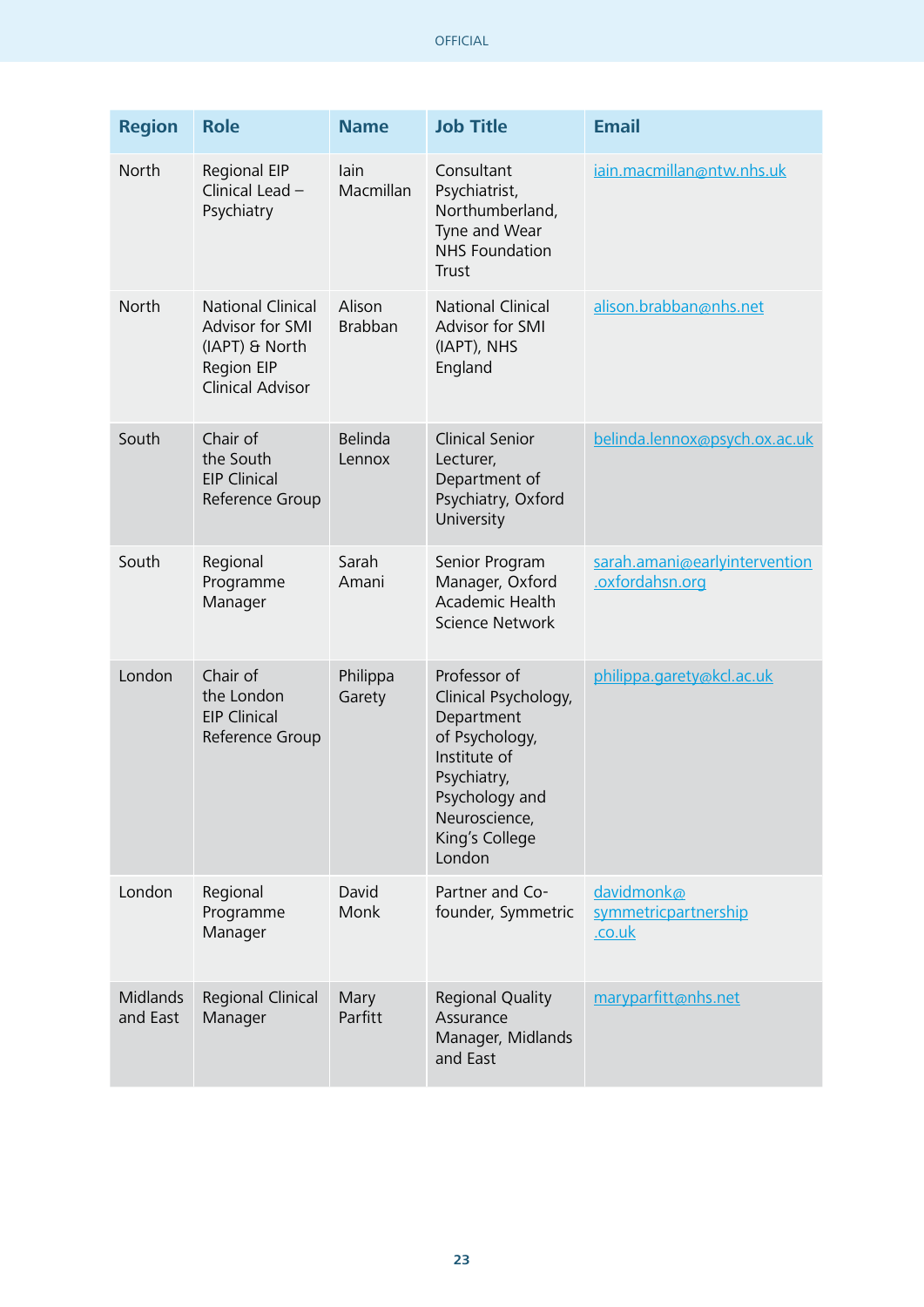**OFFICIAL** 

# <span id="page-23-0"></span>4 Other helpful web-based resources

# 4.1 **National guidance**

[Achieving Better Access to Mental Health](https://www.gov.uk/government/uploads/system/uploads/attachment_data/file/361648/mental-health-access.pdf)  [Services by 2020](https://www.gov.uk/government/uploads/system/uploads/attachment_data/file/361648/mental-health-access.pdf)

[Guidance to Support the Introduction of Access](http://www.england.nhs.uk/wp-content/uploads/2015/02/mh-access-wait-time-guid.pdf)  [and Waiting Time Standards for Mental Health](http://www.england.nhs.uk/wp-content/uploads/2015/02/mh-access-wait-time-guid.pdf)  [Services in 2015/16](http://www.england.nhs.uk/wp-content/uploads/2015/02/mh-access-wait-time-guid.pdf)

[Delivering the Forward View: NHS Planning](https://www.england.nhs.uk/wp-content/uploads/2015/12/planning-guid-16-17-20-21.pdf)  [Guidance 2016/17 – 2020/21](https://www.england.nhs.uk/wp-content/uploads/2015/12/planning-guid-16-17-20-21.pdf)

[Technical Guidance for CYP-ED and EIP](https://www.england.nhs.uk/mentalhealth/wp-content/uploads/sites/29/2016/02/tech-cyped-eip.pdf)

## 4.2 **Regional preparedness tools**

[Self-Assessment Readiness Tool: London](https://officelondonccgs.org.uk/eip/the-self-assessment-readiness-tool/)

[Self-Assessment Readiness Tool: South](http://time4recovery.com/eip-matrix/)

# 4.3 **NICE and SCIE guidance**

[Psychosis and Schizophrenia in Adults \(NICE](http://www.nice.org.uk/guidance/qs80)  [quality standard 80\)](http://www.nice.org.uk/guidance/qs80)

[Psychosis and Schizophrenia in Adults:](http://www.nice.org.uk/guidance/cg178)  [Treatment and Management \(NICE clinical](http://www.nice.org.uk/guidance/cg178)  [guideline 178\)](http://www.nice.org.uk/guidance/cg178)

[Psychosis and Schizophrenia in Adults \(NICE](https://www.nice.org.uk/guidance/cg178/informationforpublic)  [information for the public\)](https://www.nice.org.uk/guidance/cg178/informationforpublic)

[Psychosis and Schizophrenia in Children and](http://www.nice.org.uk/guidance/cg155)  [Young People: Recognition and Management](http://www.nice.org.uk/guidance/cg155)  [\(NICE clinical guideline 155\)](http://www.nice.org.uk/guidance/cg155)

[Psychosis and Schizophrenia in Children and](https://www.nice.org.uk/guidance/cg155/informationforpublic)  [Young People \(NICE information for the public\)](https://www.nice.org.uk/guidance/cg155/informationforpublic)

[Psychosis and Schizophrenia NICE Pathway](http://pathways.nice.org.uk/pathways/psychosis-and-schizophrenia)

[Psychosis with Coexisting Substance Misuse:](http://www.nice.org.uk/guidance/cg120)  [Assessment and Management in Adults and](http://www.nice.org.uk/guidance/cg120)  [Young People \(NICE clinical guideline 120\)](http://www.nice.org.uk/guidance/cg120)

[Bipolar Disorder, Psychosis and Schizophrenia](http://www.nice.org.uk/guidance/qs102)  in Children and Young People (NICE quality [standard 102\)](http://www.nice.org.uk/guidance/qs102)

[Bipolar Disorder in Adults \(NICE quality](http://www.nice.org.uk/guidance/qs95)  [standard 95\)](http://www.nice.org.uk/guidance/qs95)

[Bipolar Disorder: the Assessment and](http://www.nice.org.uk/guidance/cg185)  [Management of Bipolar Disorder in Adults,](http://www.nice.org.uk/guidance/cg185)  [Children and Young People in Primary and](http://www.nice.org.uk/guidance/cg185)  [Secondary Care \(NICE clinical guideline 185\)](http://www.nice.org.uk/guidance/cg185)

[Depression in Adults \(NICE quality standard 8\)](http://www.nice.org.uk/guidance/qs8)

[Depression in Adults: the Treatment and](http://www.nice.org.uk/guidance/cg90)  [Management of Depression in Adults \(NICE](http://www.nice.org.uk/guidance/cg90)  [clinical guideline 90\)](http://www.nice.org.uk/guidance/cg90)

[Depression in Children and Young People \(NICE](http://www.nice.org.uk/guidance/qs48)  [quality standard 48\)](http://www.nice.org.uk/guidance/qs48)

[Depression in Children and Young People:](http://www.nice.org.uk/guidance/cg28)  [Identification and Management in Primary,](http://www.nice.org.uk/guidance/cg28)  [Community and Secondary Care \(NICE clinical](http://www.nice.org.uk/guidance/cg28)  [guideline 28\)](http://www.nice.org.uk/guidance/cg28)

[NICE Support for Commissioning Using](http://www.nice.org.uk/guidance/qs80/resources/support-for-commissioning-using-the-quality-standard-for-psychosis-and-schizophrenia-in-adults-497212957/chapter/Overview-and-resources)  [the Quality Standard for Psychosis and](http://www.nice.org.uk/guidance/qs80/resources/support-for-commissioning-using-the-quality-standard-for-psychosis-and-schizophrenia-in-adults-497212957/chapter/Overview-and-resources)  [Schizophrenia in Adults](http://www.nice.org.uk/guidance/qs80/resources/support-for-commissioning-using-the-quality-standard-for-psychosis-and-schizophrenia-in-adults-497212957/chapter/Overview-and-resources)

[SCIE Guide 51: Co-production in Social Care:](http://www.scie.org.uk/publications/guides/guide51/)  [What It Is and How to Do It](http://www.scie.org.uk/publications/guides/guide51/)

[SCIE Guide 44: Mental Health Service](http://www.scie.org.uk/publications/guides/guide44/)  [Transitions for Young People](http://www.scie.org.uk/publications/guides/guide44/) 

[Service User Experience in Adult Mental Health](http://www.nice.org.uk/guidance/qs14)  [Services \(NICE quality standard 14\)](http://www.nice.org.uk/guidance/qs14)

[Service User Experience in Adult Mental Health](https://www.nice.org.uk/guidance/cg136)  [\(NICE clinical guideline 136\)](https://www.nice.org.uk/guidance/cg136)